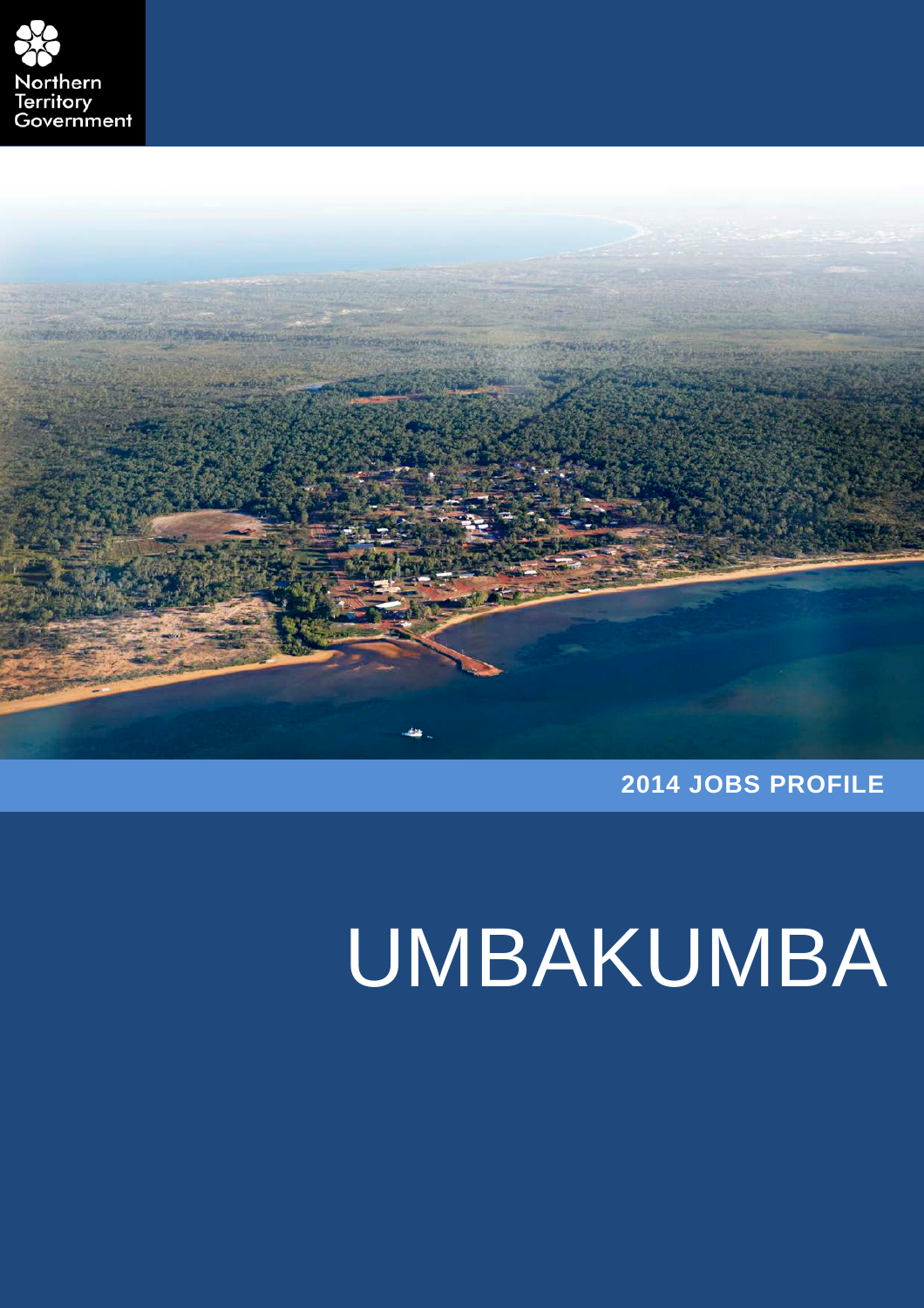#### *© Northern Territory of Australia 2014*

*Preferred Reference: Department of Business, 2014 Jobs Profiles, Northern Territory Government, November 2014, Darwin.*

#### *Disclaimer*

*The data in this publication were predominantly collected by conducting a face-to-face survey of businesses within town boundaries during mid-2014. The collection methodology was created in accordance with Australian Bureau of Statistics data quality framework principles. Data in this publication are only reflective of those businesses reported on as operating in the town at the time of data collection (see Table 30 for list of businesses reported on).*

*To comply with privacy legislation or where appropriate, some data in this publication may*  have been adjusted and will not reflect the actual data reported by businesses. As a result of *this, combined with certain data not being reported by some businesses, some components may not add to totals and changes over time may be partially reflective of business' change in propensity to report on certain data items rather than actual changes over time. Total figures have generally not been adjusted.*

*Caution is advised when interpreting the comparisons made to the earlier 2011 publication as the businesses identified and reported on and the corresponding jobs may differ between publications.*

*Notes for each table and chart are alphabetically ordered and listed at the end of the publication.* 

*Any use of this report for commercial purposes is not endorsed by the Department of Business.*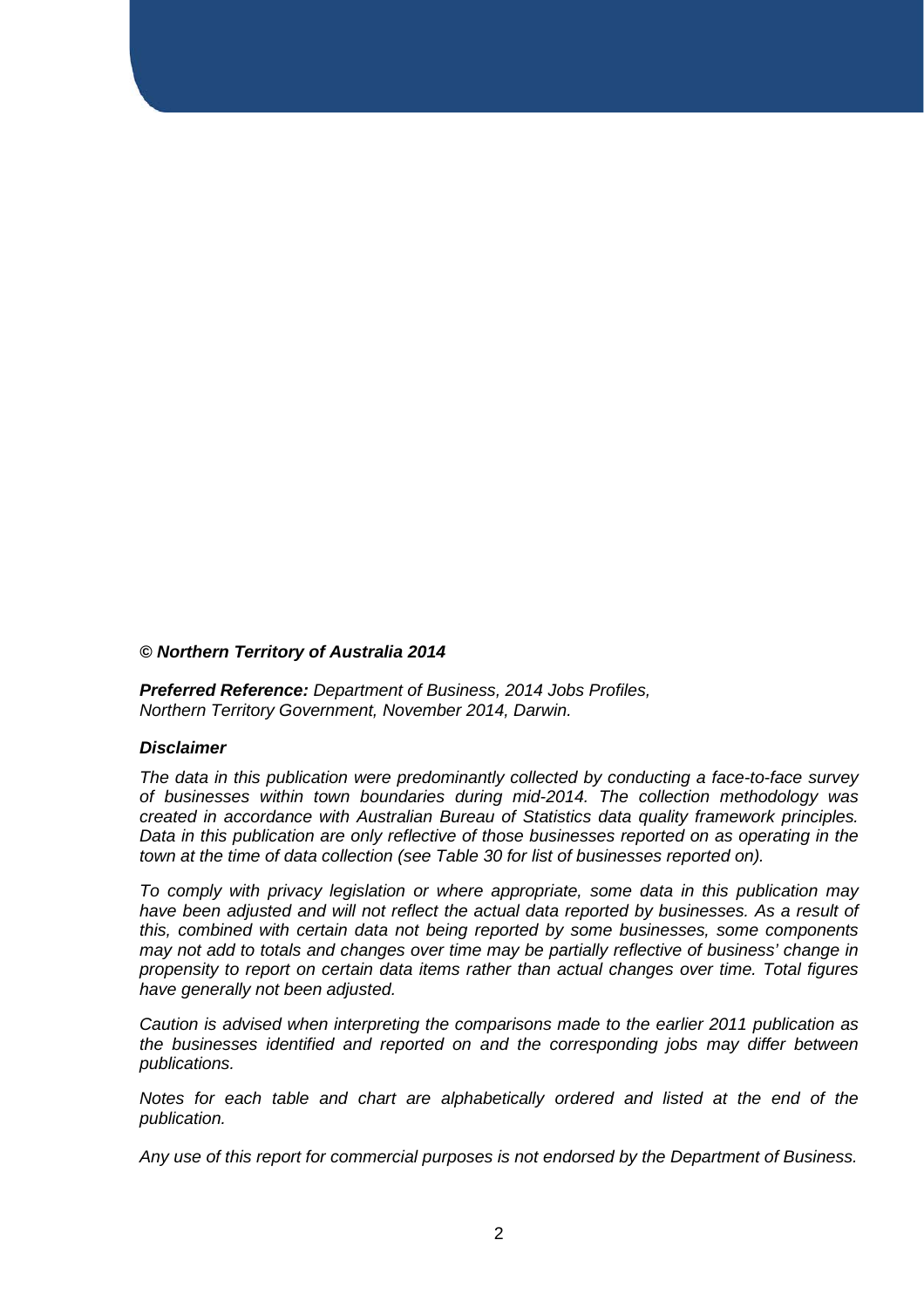## **Table of Contents**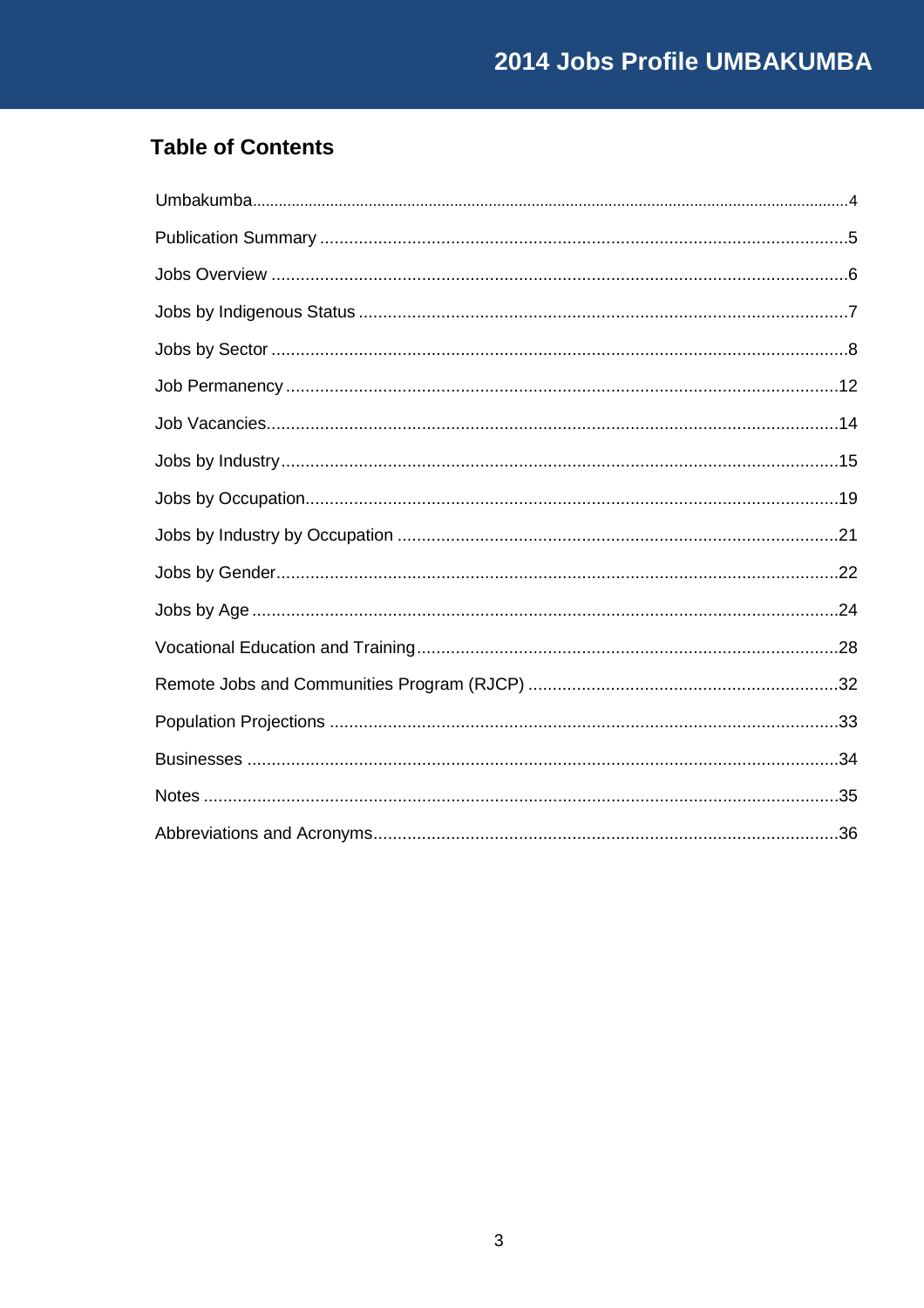This profile is intended to be used as an evidence base to inform decision making relating to workforce development and enterprise opportunity in this town. This is the second production and publication of the jobs profiles, the first was provided in 2011 to support the implementation of the National Partnership Agreement on Remote Service Delivery.

## <span id="page-3-0"></span>Umbakumba

Umbakumba is located on Groote<br>Evlandt approximately 640kms Eylandt approximately east-south-east of Darwin and south of Nhulunbuy (Gove) and is 70kms from the mining town of Alyangula.

The Northern Territory<br>Government is working with Government Territorians, the Australian Government, regional councils, land councils, private businesses, Aboriginal organisations, not-forprofit organisations and industry groups to improve the standard of living in remote Territory communities.

This publication provides a<br>snapshot of iobs and the snapshot of jobs and the characteristics of job holders in Umbakumba as at June-July 2014. It contains information collected by the Northern Territory Department of Business from businesses operating within the town and is<br>supplemented by other supplemented by administrative data sets and information. This 2014 publication also compares and comments on variations that are evidenced between the 2014 and earlier 2011 collection periods.

The information collected and reported on represents a significant goodwill investment by those businesses that participated. Each business is listed at the end of this publication.

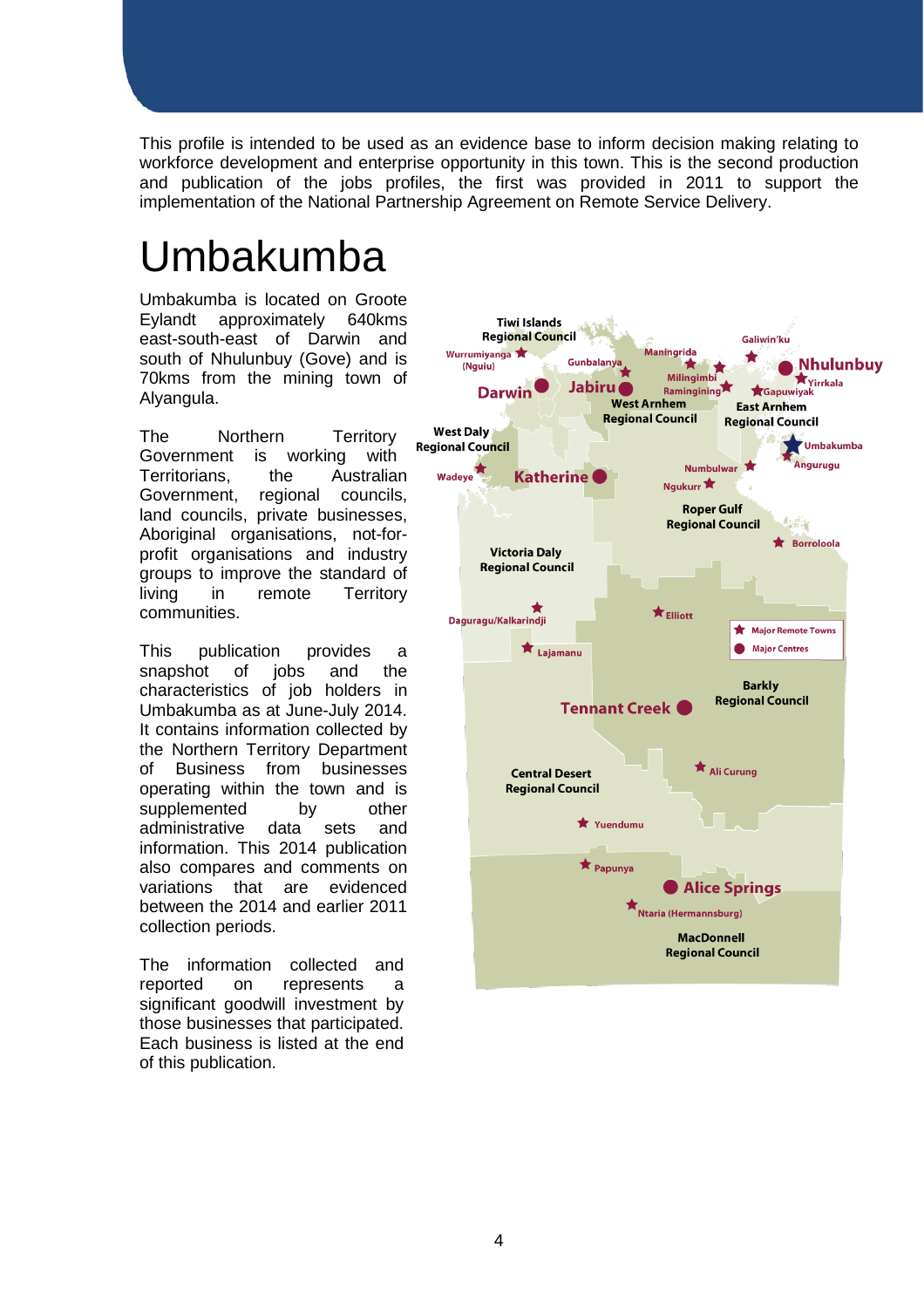## <span id="page-4-0"></span>**Publication Summary**

At the time of collection in 2014 in Umbakumba there were a total of 86 filled and vacant jobs, a decrease of 28 jobs overall from 2011. Filled jobs decreased by 29 to 81 jobs.

Of the 81 filled jobs there were:

 56 jobs held by Indigenous persons, a decrease of 16 jobs from 2011, and 25 jobs were held by non-Indigenous persons, a decrease of 13 jobs from 2011

#### **Summary Chart 1: Count of filled jobs in Umbakumba by Indigenous status, 2011 and 2014**



- 61 jobs in the public sector, an increase of 7 jobs from 2011, and 20 jobs in the private sector, a decrease of 36 jobs over the same period
- 43 permanent jobs, a decrease of 43 jobs from 2011, and 38 temporary jobs, an increase of 14 jobs from 2011
- 31 jobs filled by males, a decrease of 33 jobs from 2011, and 50 jobs filled by females, an increase of 5 jobs over the same period
- 7 jobs filled by persons aged 15-24 years, a decrease of 5 jobs from 2011, 40 jobs filled by persons aged 25-44 years, a decrease of 29 jobs from 2011, and 34 jobs filled by persons aged 45+ years, an increase of 6 jobs from 2011
- 30 jobs as Community and personal service workers making it the largest occupation group in terms of filled jobs
	- o other significant occupation groups were:
		- Sales workers with 17 filled jobs
		- Professionals with 15 filled jobs
- there were 5 vacancies, an increase of 1 vacancy from 2011.

In 2011, Aminjarrinja Enterprises was a major business operating in Umbakumba, but did not participate in the 2014 survey.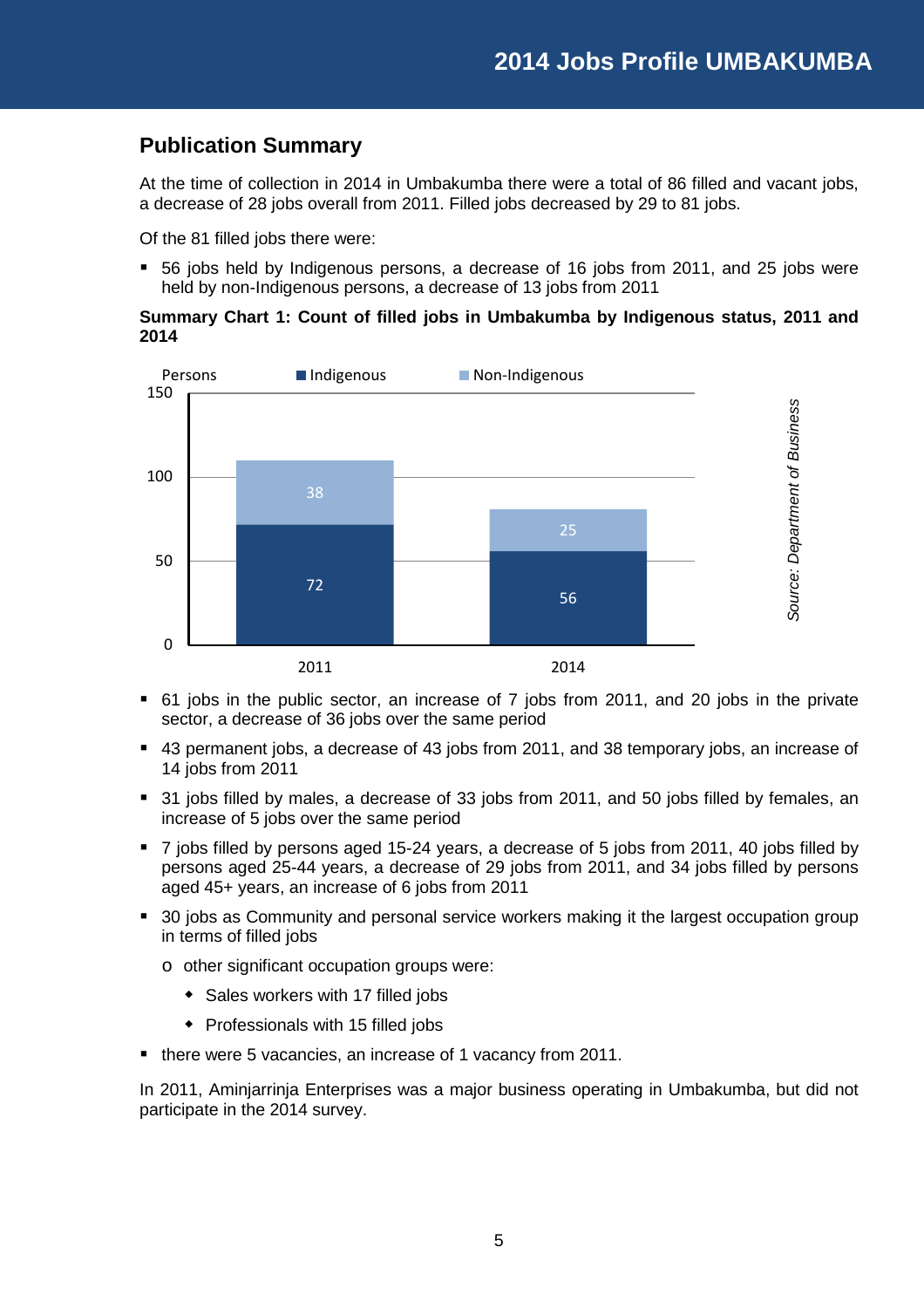## <span id="page-5-0"></span>**Jobs Overview**

**2011 2014 Change Total All Jobs 114 86 -28 Vacancies 4 5 1** Vacancies as % of Total All Jobs 3.5% 5.8% 2.3 ppt **Filled Jobs 110 81 -29** Full-time  $31$  -56 Part-time  $23$  50  $27$ 

**Table 1: Count of filled jobs and vacancies, 2011 and 2014 (a)(b)**

*Source: Department of Business*

**Chart 1: Count of vacant jobs and filled jobs by full-time/part-time status, 2011 and 2014 (a)(b)**



*Source: Department of Business*

- there were a total of 81 filled jobs, a decrease of 29 jobs from 2011
- of the 81 filled jobs in 2014:
	- o 31 were full-time jobs, a decrease of 56 jobs from 2011
	- o 50 were part-time jobs, an increase of 27 jobs from 2011
- there were 5 total job vacancies in 2014, an increase of 1 vacancy from 2011.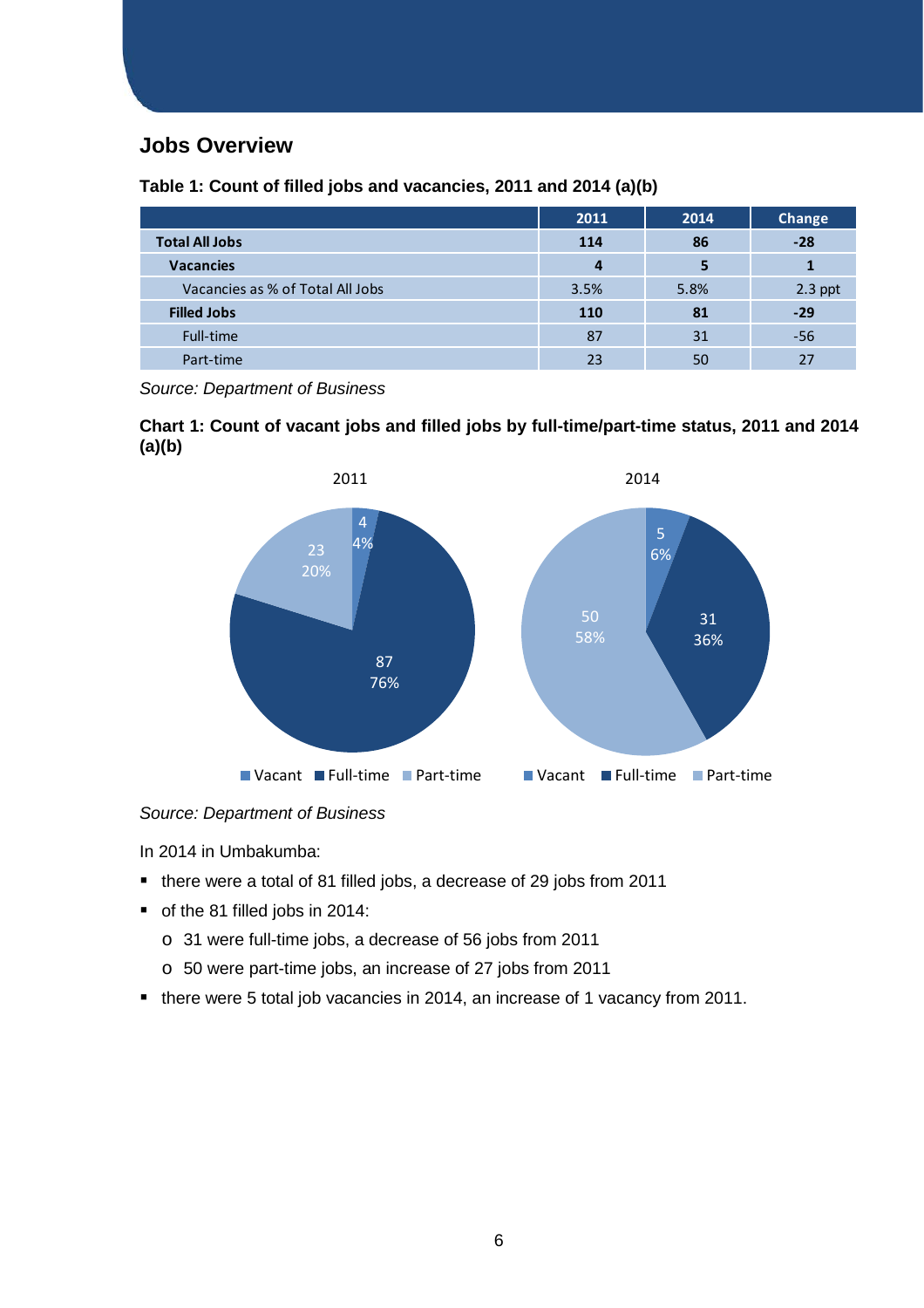## <span id="page-6-0"></span>**Jobs by Indigenous Status**

## 72 65% 38 35% Indigenous **Non-Indigenous** 2011 56 69% 25 31% **Indigenous Mon-Indigenous** 2014 2

#### **Chart 2: Count of filled jobs by Indigenous status, 2011 and 2014 (a)(c)**

#### *Source: Department of Business*

In 2014 in Umbakumba:

- of the 81 filled jobs:
	- o 56 jobs were filled by Indigenous persons, a decrease of 16 jobs from 2011
	- o 25 jobs were filled by non-Indigenous persons, a decrease of 13 jobs from 2011
- Indigenous persons accounted for 69% of job holders compared to 65% in 2011.

#### **Table 2: Count of filled jobs by full-time/part-time status and Indigenous status of person in job, 2011 and 2014 (a)(b)(c)**

|                  |            | 2011           |       |            | 2014           |       |            | Change         |       |  |
|------------------|------------|----------------|-------|------------|----------------|-------|------------|----------------|-------|--|
| <b>Indicator</b> | Indigenous | Non-Indigenous | Total | Indigenous | Non-Indigenous | Total | Indigenous | Non-Indigenous | Total |  |
| Full-time        | 54         | 33             | 87    | 12         | 19             | 31    | $-42$      | $-14$          | $-56$ |  |
| Part-time        | 18         | 5              | 23    | 44         | 6              | 50    | 26         | 1              | 27    |  |
| <b>Total</b>     | 72         | 38             | 110   | 56         | 25             | 81    | $-16$      | $-13$          | $-29$ |  |

*Source: Department of Business*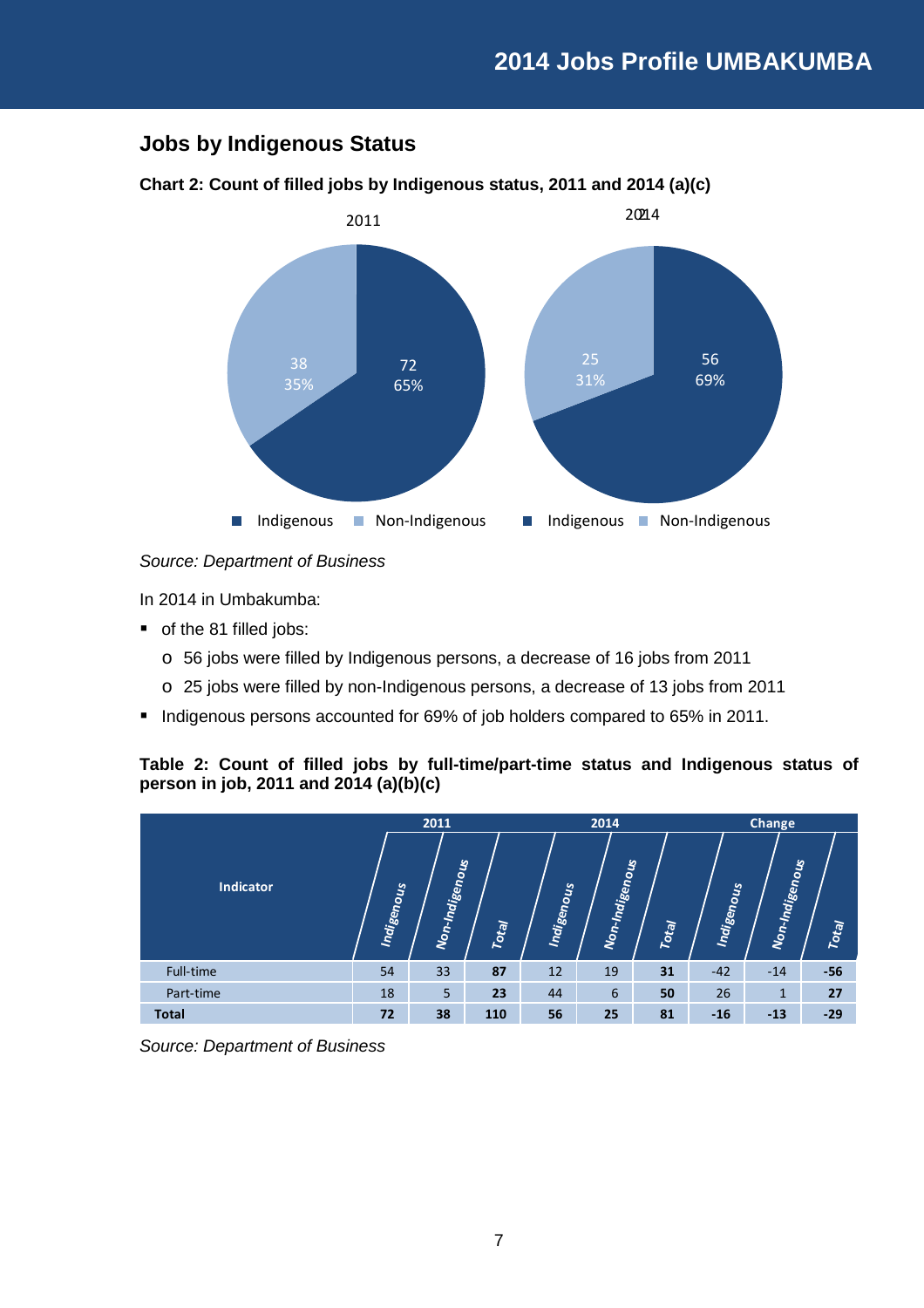



*Source: Department of Business*

In 2014 in Umbakumba:

- of the 81 filled jobs:
	- o 12 were full-time jobs filled by Indigenous persons, a decrease of 42 jobs from 2011
	- o 44 were part-time jobs filled by Indigenous persons, an increase of 26 jobs from 2011
	- o 19 were full-time jobs filled by non-Indigenous persons, a decrease of 14 jobs from 2011
	- o 6 were part-time jobs filled by non-Indigenous persons, an increase of 1 job from 2011.

## <span id="page-7-0"></span>**Jobs by Sector**

| Table 3: Count of filled jobs by sector and Indigenous status of person in job, 2011 and |  |  |  |
|------------------------------------------------------------------------------------------|--|--|--|
| 2014(a)(c)(d)                                                                            |  |  |  |

|                                |              | 2011           |                |            | 2014           |              |                | Change         |                |  |
|--------------------------------|--------------|----------------|----------------|------------|----------------|--------------|----------------|----------------|----------------|--|
| <b>Indicator</b>               | Indigenous   | Non-Indigenous | Total          | Indigenous | Non-Indigenous | Total        | Indigenous     | Non-Indigenous | Total          |  |
| <b>Public Sector</b>           | 34           | 20             | 54             | 41         | 20             | 61           | $\overline{7}$ | $\Omega$       | $\overline{7}$ |  |
| <b>Commonwealth Government</b> | $\mathbf{1}$ | $\mathbf{1}$   | $\overline{2}$ | $\Omega$   | $\Omega$       | $\mathbf{0}$ | $-1$           | $-1$           | $-2$           |  |
| <b>Territory Government</b>    | 9            | 13             | 22             | 16         | 13             | 29           | $\overline{7}$ | $\Omega$       | $\overline{7}$ |  |
| <b>Local Government</b>        | 24           | 6              | 30             | 25         | $\overline{7}$ | 32           | $\mathbf{1}$   | $\mathbf{1}$   | $\overline{2}$ |  |
| <b>Private Sector</b>          | 38           | 18             | 56             | 15         | 5              | 20           | $-23$          | $-13$          | $-36$          |  |
| <b>Total</b>                   | 72           | 38             | 110            | 56         | 25             | 81           | $-16$          | $-13$          | $-29$          |  |

*Source: Department of Business*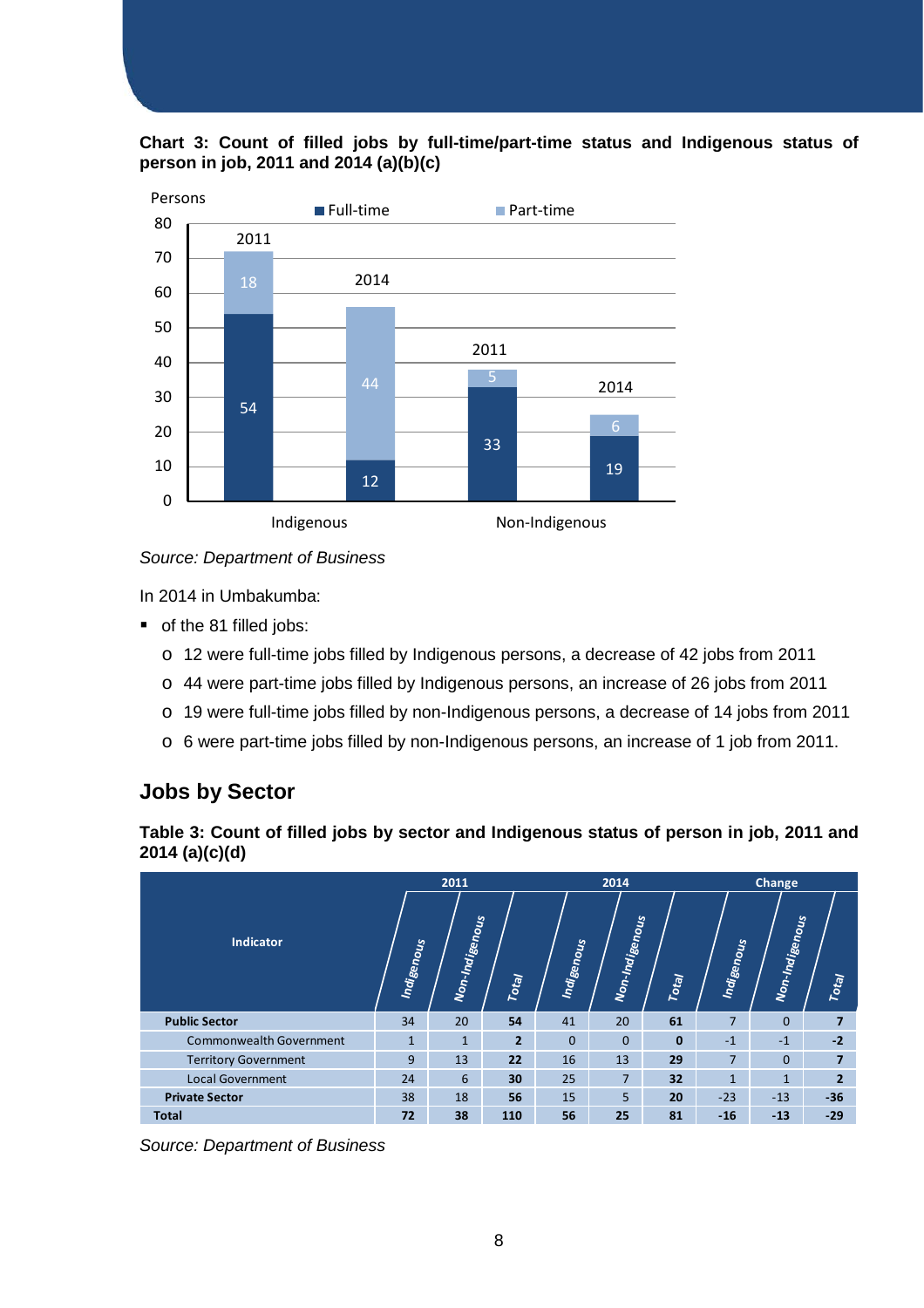

#### **Chart 4: Count of filled jobs by sector of business, 2011 and 2014 (a)(d)**

#### *Source: Department of Business*

- of the 61 jobs in the public sector in 2014:
	- o there were no jobs in the Commonwealth Government, a decrease of 2 jobs from 2011
	- o 29 jobs were in the Territory Government, an increase of 7 jobs from 2011
	- o 32 jobs were in the Local Government, an increase of 2 jobs from 2011
- there were 20 jobs in the private sector in 2014, a decrease of 36 jobs from 2011.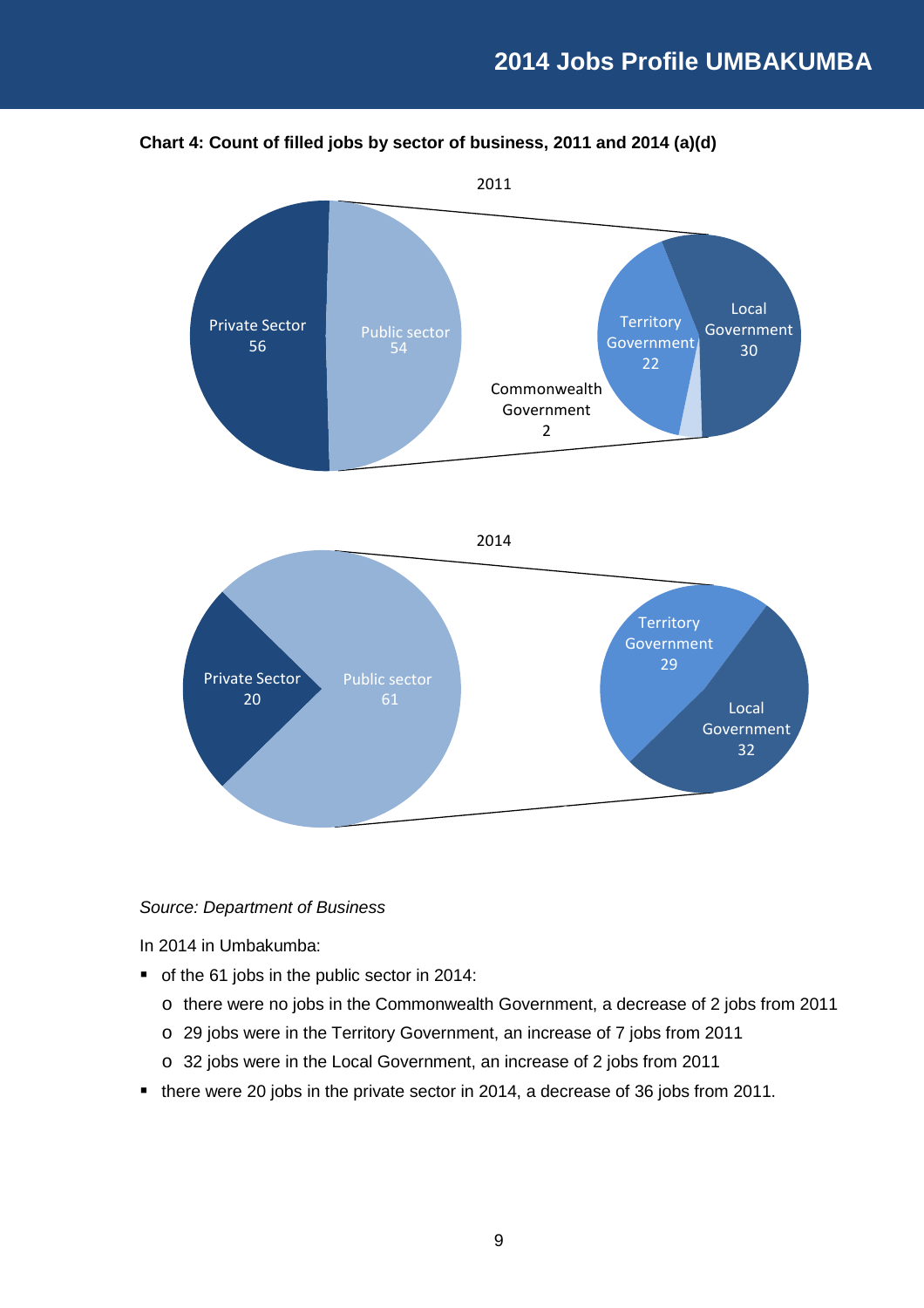#### **Chart 5: Count of filled jobs by sector and Indigenous status of person in job, 2011 and 2014 (a)(c)(d)**



*Source: Department of Business*

In 2014 in Umbakumba:

- of the 61 jobs in the public sector in 2014:
	- o 41 jobs were filled by Indigenous persons, an increase of 7 jobs from 2011
	- o 20 jobs were filled by non-Indigenous persons, unchanged from 2011
- of the 20 jobs in the private sector in 2014:
	- o 15 jobs were filled by Indigenous persons, a decrease of 23 jobs from 2011
	- o 5 jobs were filled by non-Indigenous persons, a decrease of 13 jobs from 2011.1.

#### **Chart 6 Count of filled jobs by sector and full-time/part-time status of person in job, 2011 and 2014 (a)(b)(d)**



*Source: Department of Business*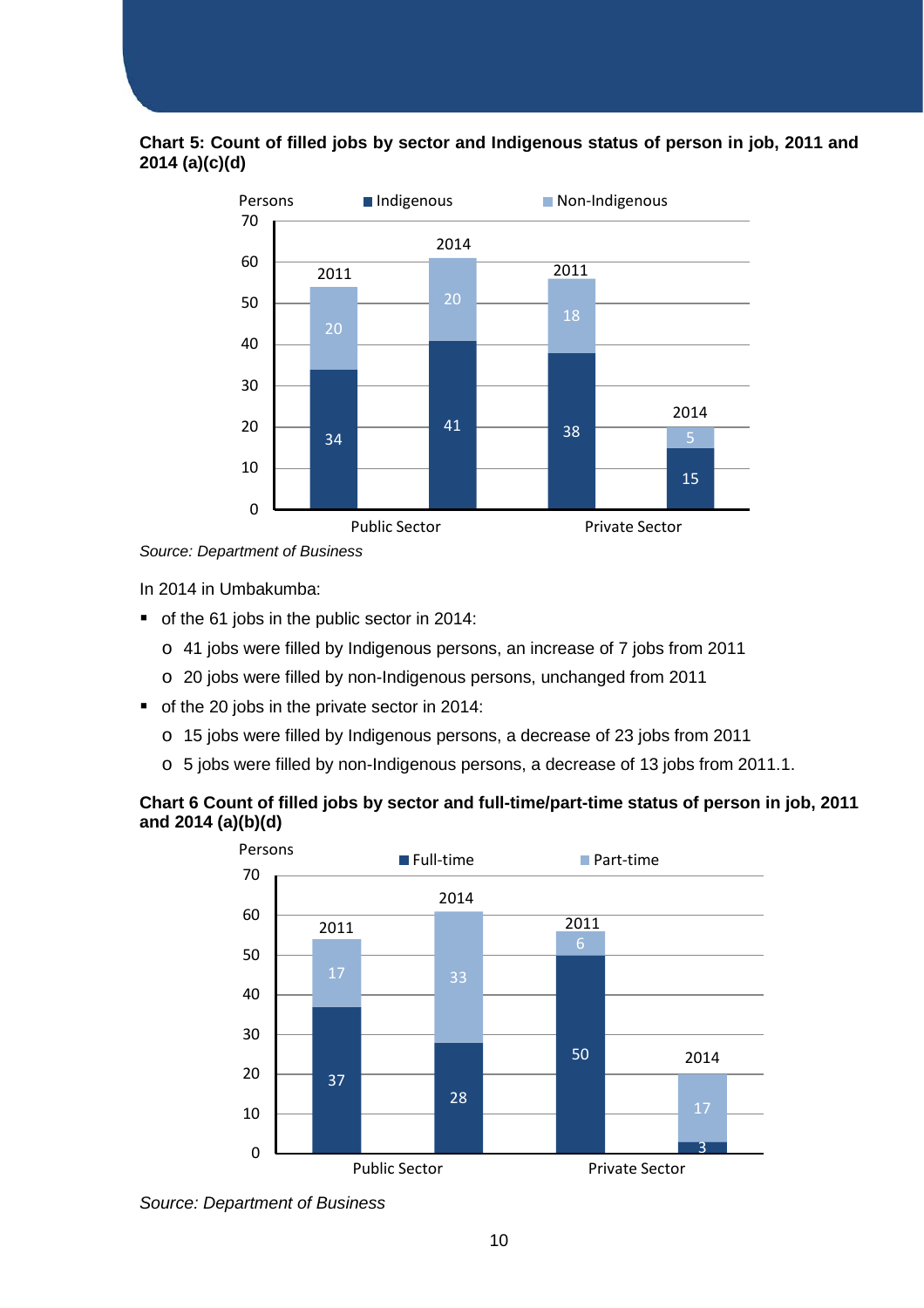In 2014 in Umbakumba:

- of the 61 jobs in the public sector:
	- o 28 were full-time jobs, a decrease of 9 jobs from 2011
	- o 33 were part-time jobs, an increase of 16 jobs from 2011
- of the 20 jobs in the private sector:
	- o 3 were full-time jobs, a decrease of 47 jobs from 2011
	- o 17 were part-time jobs, an increase of 11 jobs from 2011.

#### **Table 4: Count of filled jobs by full-time/part-time status and Indigenous status of person in job by sector, 2011 and 2014 (a)(b)(c)(d)**

|                  |            | 2011                           |              |    |                            |              |              |                                |              |  |
|------------------|------------|--------------------------------|--------------|----|----------------------------|--------------|--------------|--------------------------------|--------------|--|
| <b>Indicator</b> | Indigenous |                                |              |    | <b>Non-Indigenous</b>      |              | <b>Total</b> |                                |              |  |
|                  |            | <b>Full-time   Part-time  </b> | <b>Total</b> |    | <b>Full-time Part-time</b> | <b>Total</b> |              | <b>Full-time   Part-time  </b> | <b>Total</b> |  |
| Public sector    | 22         | 12                             | 34           | 15 | 5                          | 20           | 37           | 17                             | 54           |  |
| Private sector   | 32         | 6                              | 38           | 18 | 0                          | 18           | 50           | 6                              | 56           |  |
| <b>Total</b>     | 54         | 18                             | 72           | 33 | 5                          | 38           | 87           | 23                             | 110          |  |

|                  |                    | 2014      |              |                |                                |              |              |                              |              |  |  |
|------------------|--------------------|-----------|--------------|----------------|--------------------------------|--------------|--------------|------------------------------|--------------|--|--|
| <b>Indicator</b> | Indigenous         |           |              | Non-Indigenous |                                |              | <b>Total</b> |                              |              |  |  |
|                  | <b>Full-time</b> I | Part-time | <b>Total</b> |                | <b>Full-time   Part-time  </b> | <b>Total</b> |              | <b>Full-time   Part-time</b> | <b>Total</b> |  |  |
| Public sector    | 12                 | 29        | 41           | 16             | 4                              | 20           | 28           | 33                           | 61           |  |  |
| Private sector   | 0                  | 15        | 15           | 3              | $\overline{2}$                 | 5            | 3            | 17                           | 20           |  |  |
| Total            | 12                 | 44        | 56           | 19             | 6                              | 25           | 31           | 50                           | 81           |  |  |

#### *Source: Department of Business*

- of the 41 jobs in the public sector filled by Indigenous persons:
	- o 12 were full-time jobs, a decrease of 10 jobs from 2011
	- o 29 were part-time jobs, an increase of 17 jobs from 2011
	- o of the 15 jobs in the private sector filled by Indigenous persons:
	- o there were no full-time jobs, a decrease of 32 jobs from 2011
	- o 15 were part-time jobs, an increase of 9 jobs from 2011
- of the 20 jobs in the public sector filled by non-Indigenous persons:
	- o 16 were full-time jobs, an increase of 1 job from 2011
	- o 4 were part-time jobs, a decrease of 1 job from 2011
- of the 5 jobs in the private sector filled by non-Indigenous persons:
	- o 3 were full-time jobs, a decrease of 15 jobs from 2011
	- o 2 were part-time jobs, an increase of 2 jobs from 2011.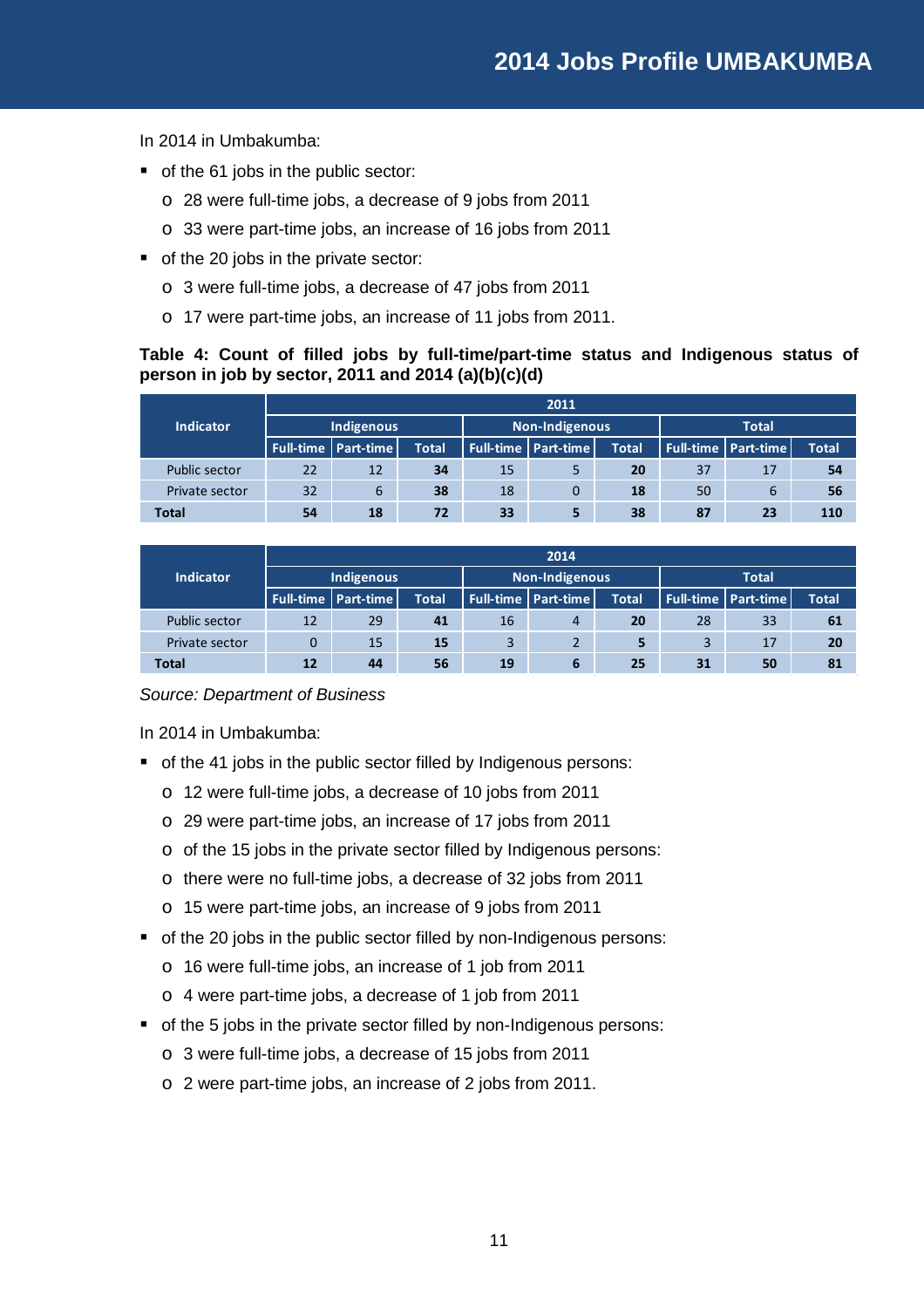## <span id="page-11-0"></span>**Job Permanency**

| Table 5: Count of filled jobs by employment status and Indigenous status of person in |  |  |  |
|---------------------------------------------------------------------------------------|--|--|--|
| job, 2011 and 2014 (a)(c)(e)                                                          |  |  |  |



*Source: Department of Business*

In 2014 in Umbakumba:

- there were 43 permanent jobs, a decrease of 43 jobs from 2011, of which:
	- o 24 jobs were filled by Indigenous persons, a decrease of 38 jobs from 2011
	- o 19 jobs were filled by non-Indigenous persons, a decrease of 5 jobs from 2011
- there were 38 temporary jobs, an increase of 14 jobs from 2011, of which:
	- o 32 jobs were filled by Indigenous persons, an increase of 22 jobs from 2011
	- o 6 jobs were filled by non-Indigenous persons, a decrease of 8 jobs from 2011.

#### **Chart 7: Count of filled jobs by employment status and Indigenous status of person in job, 2011 and 2014 (a)(c)(e)**



*Source: Department of Business*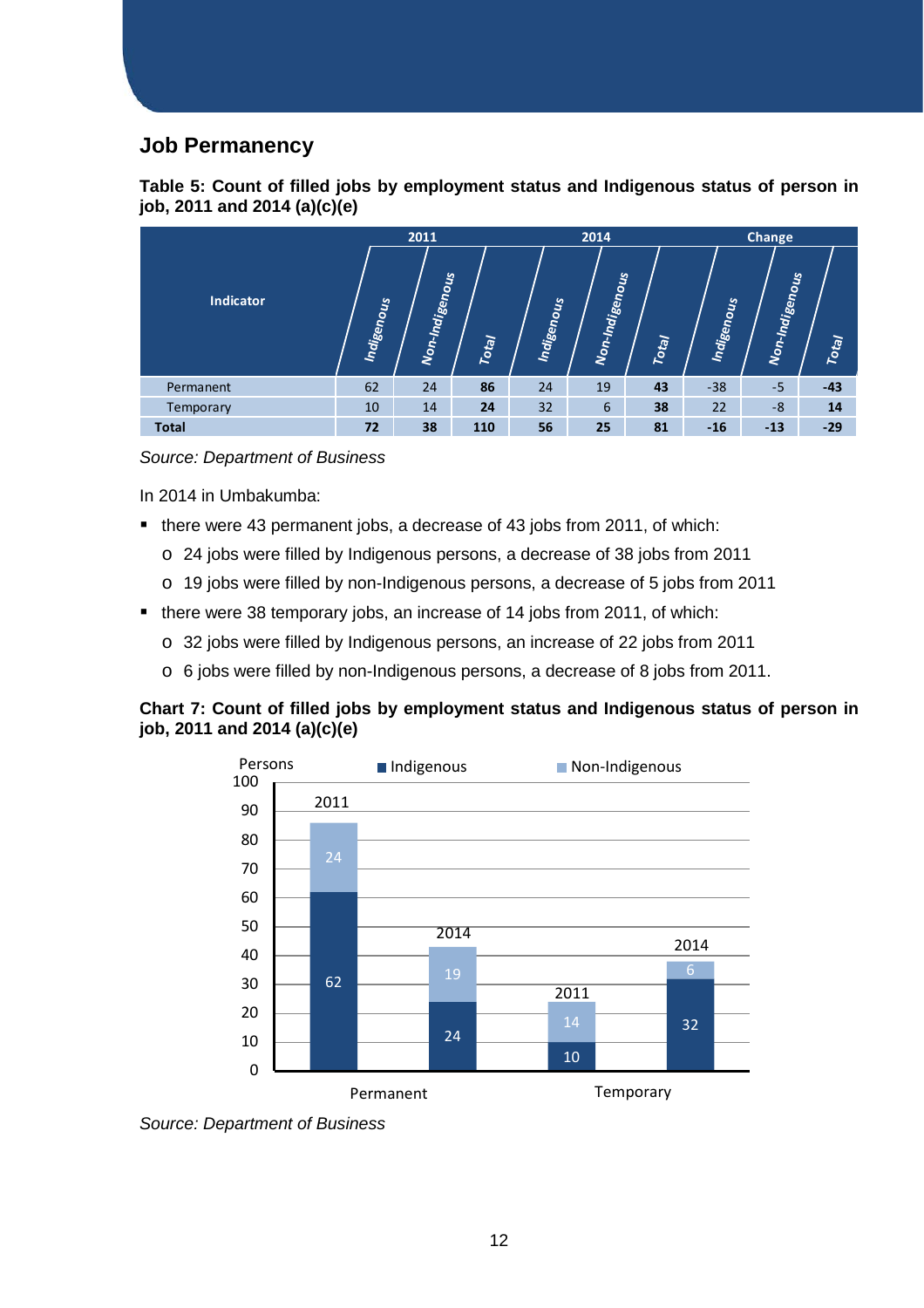**Table 6: Count of filled jobs by sector, Indigenous status and employment status of person in job, 2011 and 2014 (a)(c)(d)(e)** 

|                       | 2011       |      |              |       |                |              |              |             |       |
|-----------------------|------------|------|--------------|-------|----------------|--------------|--------------|-------------|-------|
| <b>Indicator</b>      | Indigenous |      |              |       | Non-Indigenous |              | <b>Total</b> |             |       |
|                       | Perm       | Temp | <b>Total</b> | Perm. | <b>Temp</b>    | <b>Total</b> | Perm         | <b>Temp</b> | Total |
| <b>Public Sector</b>  | 24         | 10   | 34           | 8     | 12             | 20           | 32           | 22          | 54    |
| <b>Private Sector</b> | 38         | 0    | 38           | 16    | $\overline{2}$ | 18           | 54           |             | 56    |
| <b>Total</b>          | 62         | 10   | 72           | 24    | 14             | 38           | 86           | 24          | 110   |

|                       | 2014       |             |                |                |             |              |      |                      |       |
|-----------------------|------------|-------------|----------------|----------------|-------------|--------------|------|----------------------|-------|
| <b>Indicator</b>      | Indigenous |             | Non-Indigenous |                |             | <b>Total</b> |      |                      |       |
|                       | Perm       | <b>Temp</b> | <b>Total</b>   | Perm           | <b>Temp</b> | <b>Total</b> | Perm | <b>Temp</b>          | Total |
| <b>Public Sector</b>  | 9          | 32          | 41             | 15             | 5           | 20           | 24   | 37                   | 61    |
| <b>Private Sector</b> | 15         | 0           | 15             | $\overline{4}$ |             | 5            | 19   | $\overline{ }$<br>л. | 20    |
| <b>Total</b>          | 24         | 32          | 56             | 19             | 6           | 25           | 43   | 38                   | 81    |

#### *Source: Department of Business*

- of the 61 jobs in the public sector in 2014:
	- o 24 jobs were permanent, a decrease of 8 jobs from 2011, of which:
		- 9 jobs were filled by Indigenous persons, a decrease of 15 jobs from 2011
		- 15 jobs were filled by non-Indigenous persons, an increase of 7 jobs from 2011
	- o 37 jobs were temporary, an increase of 15 jobs from 2011, of which:
		- 32 jobs were filled by Indigenous persons, an increase of 22 jobs from 2011
		- 5 jobs were filled by non-Indigenous persons, a decrease of 7 jobs from 2011
- of the 20 jobs in the private sector in 2014:
	- o 19 jobs were permanent, a decrease of 35 jobs from 2011, of which:
		- 15 jobs were filled by Indigenous persons, a decrease of 23 jobs from 2011
		- 4 jobs were filled by non-Indigenous persons, a decrease of 12 jobs from 2011
	- o 1 job was temporary, a decrease of 1 job from 2011, of which:
		- there were no jobs filled by Indigenous persons, unchanged from 2011
		- 1 job was filled by non-Indigenous person, a decrease of 1 job from 2011.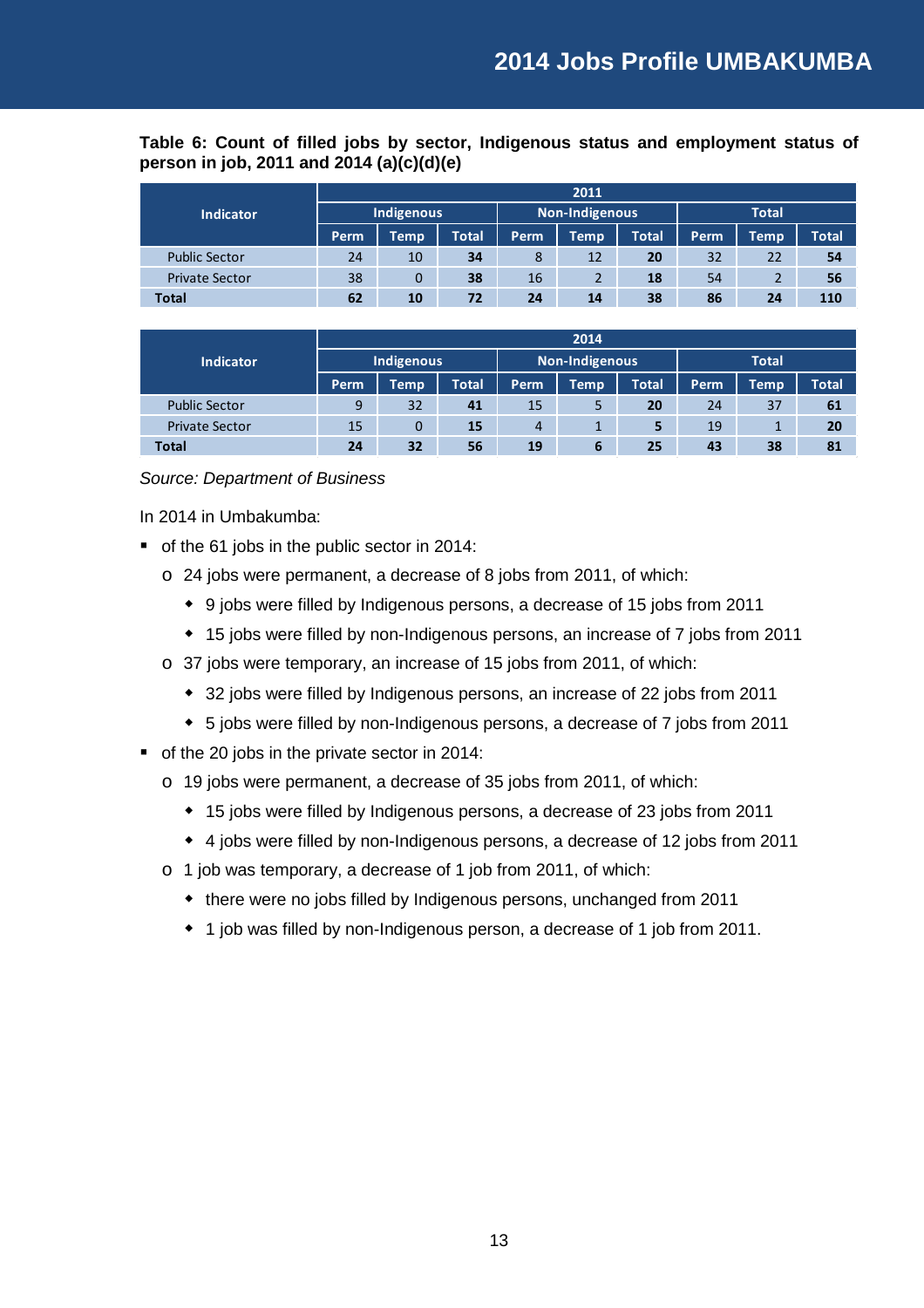## <span id="page-13-0"></span>**Job Vacancies**

#### **Table 7: Job vacancies, 2011 and 2014**

| <b>Indicator</b> | 5011 | 2014 |  |
|------------------|------|------|--|
| Job vacancies    |      |      |  |

*Source: Department of Business*

#### **Table 8: Job vacancies by occupation, 2011 and 2014 (f)(g)**

| <b>Occupation (ANZSCO major group)</b>        | 2011 | 2014 | Change |
|-----------------------------------------------|------|------|--------|
| <b>Community and Personal Service Workers</b> |      |      | - -    |
| Labourers                                     |      |      |        |
| Professionals                                 |      |      |        |
| Total                                         |      |      |        |

*Source: Department of Business*

#### **Table 9: Job vacancies by job title, June-July 2014 (f)**

| <b>Job Vacancy</b>                         | No. |
|--------------------------------------------|-----|
| <b>Council Services Manager</b>            |     |
| Teacher                                    |     |
| English as a Second Language (ESL) Teacher |     |
| Total                                      |     |

*Source: Department of Business*

- there were 5 vacancies reported, an increase of 1 vacancy from 2011
- of the 5 reported vacancies, the largest requirements were for:
	- o 4 Professionals, e.g. Teacher, English as a second language teacher
	- o 1 Labourer, e.g. Council services manager.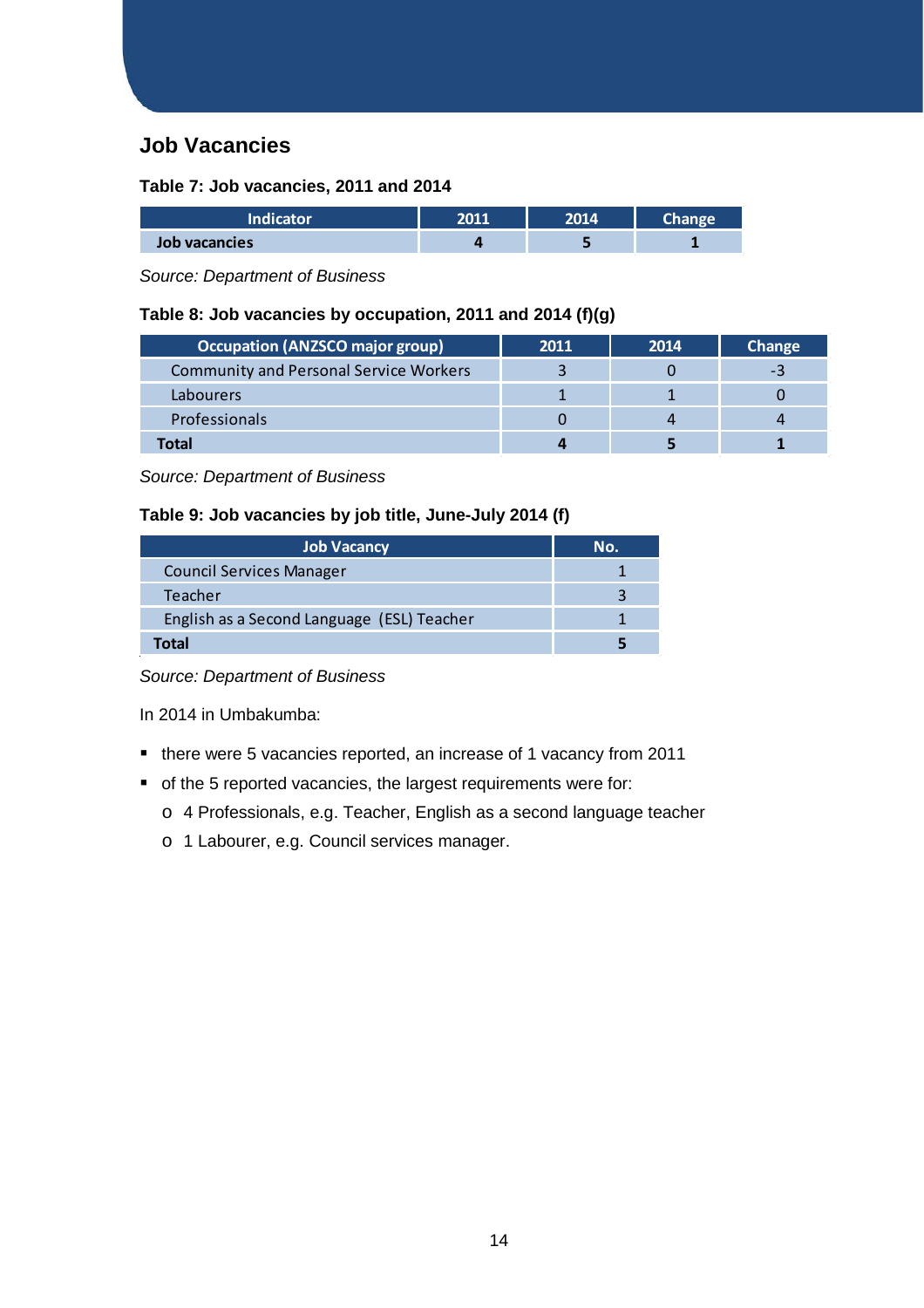## <span id="page-14-0"></span>**Jobs by Industry**

**Table 10: Count of filled jobs by industry of business, 2011 and 2014 (a)(h)**

| <b>Industry (ANZSIC Division)</b>          | 2011         |            | 2014         | Change     |              |
|--------------------------------------------|--------------|------------|--------------|------------|--------------|
|                                            | <b>Total</b> | % of Total | <b>Total</b> | % of Total | <b>Total</b> |
| Arts and Recreation Services               |              | 1.8%       | 0            | 0.0%       | $-2$         |
| Construction                               | 44           | 40.0%      | $\Omega$     | 0.0%       | $-44$        |
| <b>Education and Training</b>              | 15           | 13.6%      | 20           | 24.7%      |              |
| Electricity, Gas, Water and Waste Services |              | 0.9%       |              | 1.2%       |              |
| <b>Health Care and Social Assistance</b>   | 6            | 5.5%       | q            | 11.1%      |              |
| <b>Public Administration and Safety</b>    | 33           | 30.0%      | 32           | 39.5%      | $-1$         |
| <b>Retail Trade</b>                        | 8            | 7.3%       | 19           | 23.5%      | 11           |
| <b>Total</b>                               | 110          | 100.0%     | 81           | 100.0%     | $-29$        |

*Source: Department of Business*

- the Public administration and safety industry was the largest industry employer, with 32 filled jobs or 39.5% of filled jobs, a decrease of 1 job from 2011
- other significant industry employers were:
	- o Education and training with 20 jobs (or 24.7% of filled jobs), an increase of 5 jobs from 2011
	- o Retail trade with 19 jobs (or 23.5% of filled jobs), an increase of 11 jobs from 2011
	- o Health care and social assistance with 9 jobs (or 11.1% of filled jobs), an increase of 3 jobs from 2011.

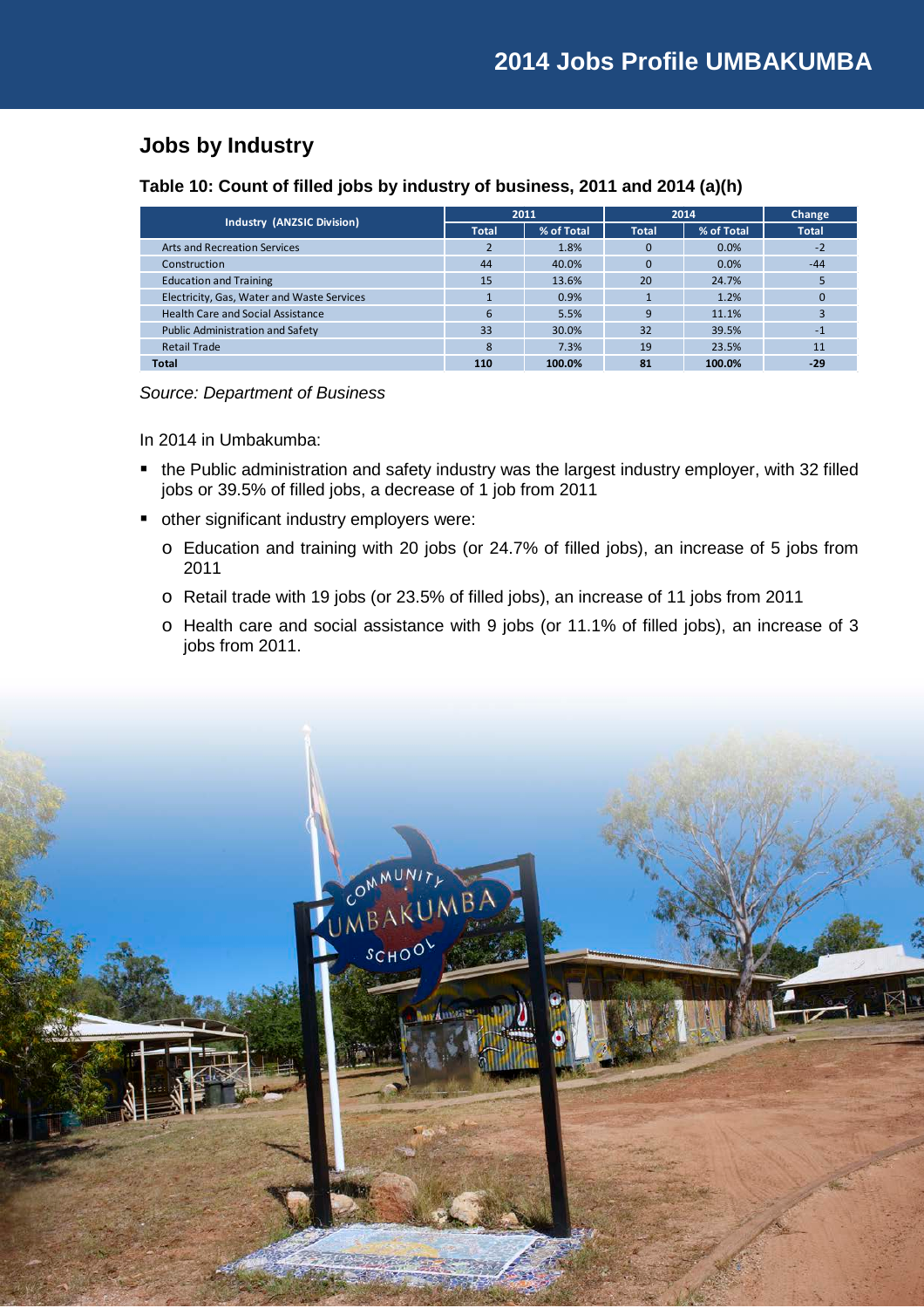#### **Table 11: Count of filled jobs by industry of business and Indigenous status of person in job, 2011 and 2014 (a)(c)(h)**

|                                            |              | 2011           |                |            | 2014<br><b>Change</b> |              |                |                |                         |
|--------------------------------------------|--------------|----------------|----------------|------------|-----------------------|--------------|----------------|----------------|-------------------------|
| <b>Industry (ANZSIC division)</b>          | Indigenous   | Non-Indigenous | Total          | Indigenous | Non-Indigenous        | Total        | Indigenous     | Non-Indigenous | Total                   |
| <b>Arts and Recreation Services</b>        | $\mathbf{0}$ | $\overline{2}$ | $\overline{2}$ | $\Omega$   | $\mathbf{0}$          | $\mathbf{0}$ | $\overline{0}$ | $-2$           | $-2$                    |
| Construction                               | 30           | 14             | 44             | $\Omega$   | $\Omega$              | $\Omega$     | $-30$          | $-14$          | $-44$                   |
| <b>Education and Training</b>              | 3            | 12             | 15             | 11         | 9                     | 20           | 8              | $-3$           | 5                       |
| Electricity, Gas, Water and Waste Services | $\mathbf{1}$ | $\Omega$       | $\mathbf{1}$   | $\Omega$   | $\mathbf{1}$          | $\mathbf{1}$ | $-1$           | $\mathbf{1}$   | $\mathbf{0}$            |
| <b>Health Care and Social Assistance</b>   | 6            | $\Omega$       | 6              | 5          | $\overline{4}$        | 9            | $-1$           | $\overline{4}$ | $\overline{\mathbf{3}}$ |
| Public Administration and Safety           | 26           | $\overline{7}$ | 33             | 25         | $\overline{7}$        | 32           | $-1$           | $\Omega$       | $-1$                    |
| <b>Retail Trade</b>                        | 6            | $\overline{2}$ | 8              | 15         | $\overline{4}$        | 19           | 9              | $\overline{2}$ | 11                      |
| <b>Total</b>                               | 72           | 38             | 110            | 56         | 25                    | 81           | $-16$          | $-13$          | $-29$                   |

*Source: Department of Business*

**Chart 8: Count of filled jobs by top 5 industries of business and Indigenous status of person in job, 2014 (a)(c)(h)**



*Source: Department of Business*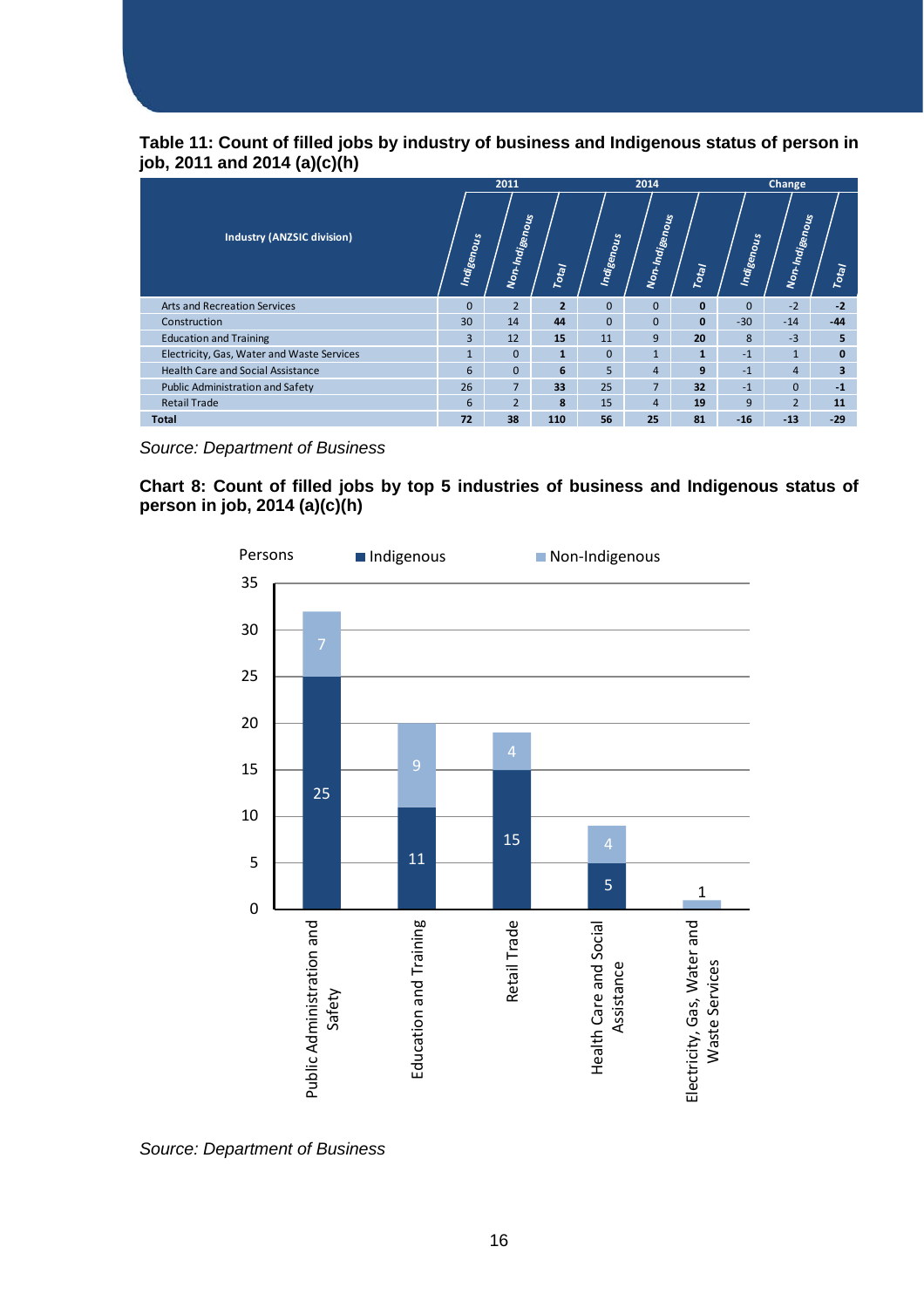In 2014 in Umbakumba:

- there were 56 jobs filled by Indigenous persons, including:
	- o 25 jobs in Public administration and Safety, a decrease of 1 job from 2011
	- o 11 jobs in Education and training, an increase of 8 jobs from 2011
	- o 15 jobs in Retail trade, an increase of 9 jobs from 2011
- there were 25 jobs filled by non-Indigenous persons, including:
	- o 7 jobs in Public administration and safety, unchanged from 2011
	- o 9 jobs in Education and training, a decrease of 3 jobs from 2011
	- o 4 jobs in Retail trade, an increase of 2 jobs from 2011.

#### **Table 12: Count of filled jobs by industry, employment status and Indigenous status of person in job, 2011 (a)(c)(e)(h)**

|                                            | 2011           |                |              |                |                |                          |                |                |              |  |  |
|--------------------------------------------|----------------|----------------|--------------|----------------|----------------|--------------------------|----------------|----------------|--------------|--|--|
| <b>Industry (ANZSIC division)</b>          | Indigenous     |                |              |                | Non-Indigenous |                          | <b>Total</b>   |                |              |  |  |
|                                            | Perm           | <b>Temp</b>    | <b>Total</b> | Perm           | Temp           | <b>Total</b>             | Perm           | <b>Temp</b>    | <b>Total</b> |  |  |
| Arts and Recreation Services               |                | $\overline{0}$ | 0            | $\overline{2}$ | 0              | $\overline{2}$           | $\overline{2}$ | $\overline{0}$ |              |  |  |
| Construction                               | 30             | $\overline{0}$ | 30           | 14             | $\Omega$       | 14                       | 44             | $\Omega$       | 44           |  |  |
| <b>Education and Training</b>              | 0              | 3              | 3            | 3              | 9              | 12                       | 3              | 12             | 15           |  |  |
| Electricity, Gas, Water and Waste Services |                | $\Omega$       | -1           | $\Omega$       | $\Omega$       | 0                        | $\mathbf{1}$   | $\Omega$       |              |  |  |
| <b>Health Care and Social Assistance</b>   | $\overline{2}$ | $\overline{4}$ | 6            | $\Omega$       | 0              |                          | $\overline{2}$ | $\overline{4}$ | 6            |  |  |
| <b>Public Administration and Safety</b>    | 23             | 3              | 26           | 5              | $\overline{2}$ |                          | 28             | 5              | 33           |  |  |
| <b>Retail Trade</b>                        | 6              | $\overline{0}$ | 6            | $\Omega$       | $\overline{2}$ | $\overline{\phantom{a}}$ | 6              | $\overline{2}$ | 8            |  |  |
| <b>Total</b>                               | 62             | 10             | 72           | 24             | 14             | 38                       | 86             | 24             | 110          |  |  |

*Source: Department of Business*

**Table 13: Count of filled jobs by industry, employment status and Indigenous status of person in job, 2014 (a)(c)(e)(h)**

|                                            | 2014           |             |              |                |                       |                |              |                |              |  |  |
|--------------------------------------------|----------------|-------------|--------------|----------------|-----------------------|----------------|--------------|----------------|--------------|--|--|
| <b>Industry (ANZSIC division)</b>          | Indigenous     |             |              |                | <b>Non-Indigenous</b> |                | <b>Total</b> |                |              |  |  |
|                                            | Perm           | <b>Temp</b> | <b>Total</b> | Perm           | <b>Temp</b>           | <b>Total</b>   | <b>Perm</b>  | <b>Temp</b>    | <b>Total</b> |  |  |
| <b>Education and Training</b>              |                | 9           | 11           | 6              | 3                     | 9              | 8            | 12             | 20           |  |  |
| Electricity, Gas, Water and Waste Services | $\overline{0}$ | 0           | $\bf{0}$     | $\mathbf 0$    | 1                     |                | $\mathbf 0$  | 1              |              |  |  |
| <b>Health Care and Social Assistance</b>   |                | 0           | 5            | 4              | $\overline{0}$        | 4              | 9            | $\overline{0}$ | 9            |  |  |
| <b>Public Administration and Safety</b>    |                | 23          | 25           | 5              | $\overline{2}$        |                |              | 25             | 32           |  |  |
| <b>Retail Trade</b>                        | 15             | 0           | 15           | $\overline{4}$ | $\mathbf 0$           | $\overline{a}$ | 19           | $\mathbf 0$    | 19           |  |  |
| <b>Total</b>                               | 24             | 32          | 56           | 19             | 6                     | 25             | 43           | 38             | 81           |  |  |

*Source: Department of Business*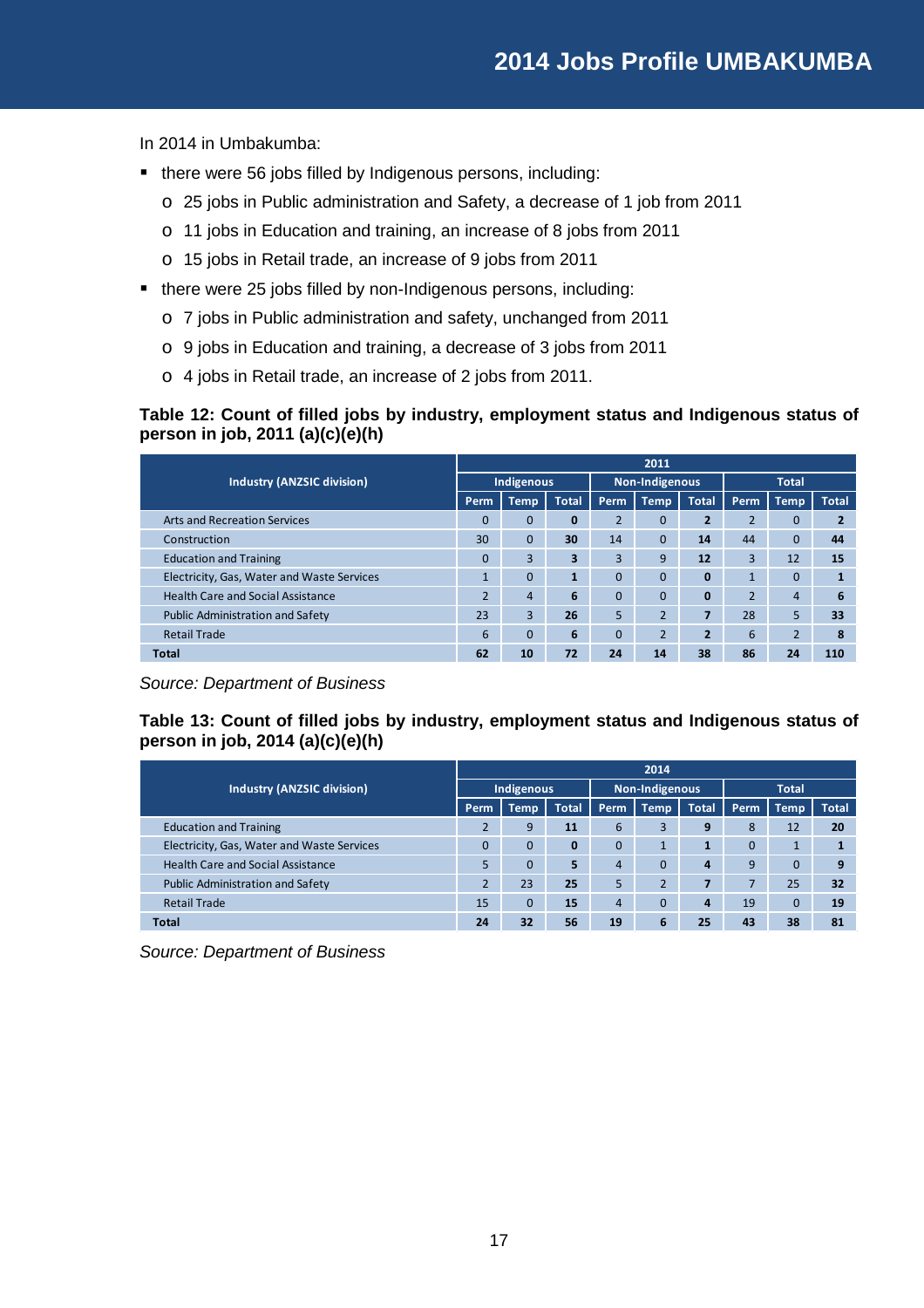- there were 43 permanent jobs a decrease of 43 jobs from 2011, including:
	- o 19 jobs in Retail trade, an increase of 13 jobs from 2011, including:
		- 15 jobs filled by Indigenous persons, an increase of 9 jobs from 2011
		- 4 jobs filled by non-Indigenous persons, an increase of 4 jobs from 2011
	- o 9 jobs in Health care and social assistance, an increase of 7 jobs from 2011, including:
		- 5 jobs filled by Indigenous persons, an increase of 3 jobs from 2011
		- 4 jobs filled by non-Indigenous persons, an increase of 4 jobs from 2011
	- o 8 jobs in Education and training, an increase of 5 jobs from 2011, including:
		- 2 jobs filled by Indigenous persons, an increase of 2 jobs from 2011
		- 6 jobs filled by non-Indigenous persons, an increase of 3 jobs from 2011
- there were 38 temporary jobs an increase of 14 jobs from 2011, including:
	- o 25 jobs in Public administration and safety, an increase of 20 jobs from 2011, including:
		- 23 jobs filled by Indigenous persons, an increase of 20 jobs from 2011
		- 2 jobs filled by non-Indigenous persons, unchanged from 2011
	- o 12 jobs in Education and training, unchanged from 2011, including:
		- 9 jobs filled by Indigenous persons, an increase of 6 jobs from 2011
		- 3 jobs filled by non-Indigenous persons, a decrease of 6 jobs from 2011
	- o 1 job in electricity, gas, water and waste services, an increase of 1 job from 2011, including:
		- there were no jobs filled by Indigenous persons, unchanged from 2011
		- 1 job filled by non-Indigenous person an increase of 1 job from 2011.

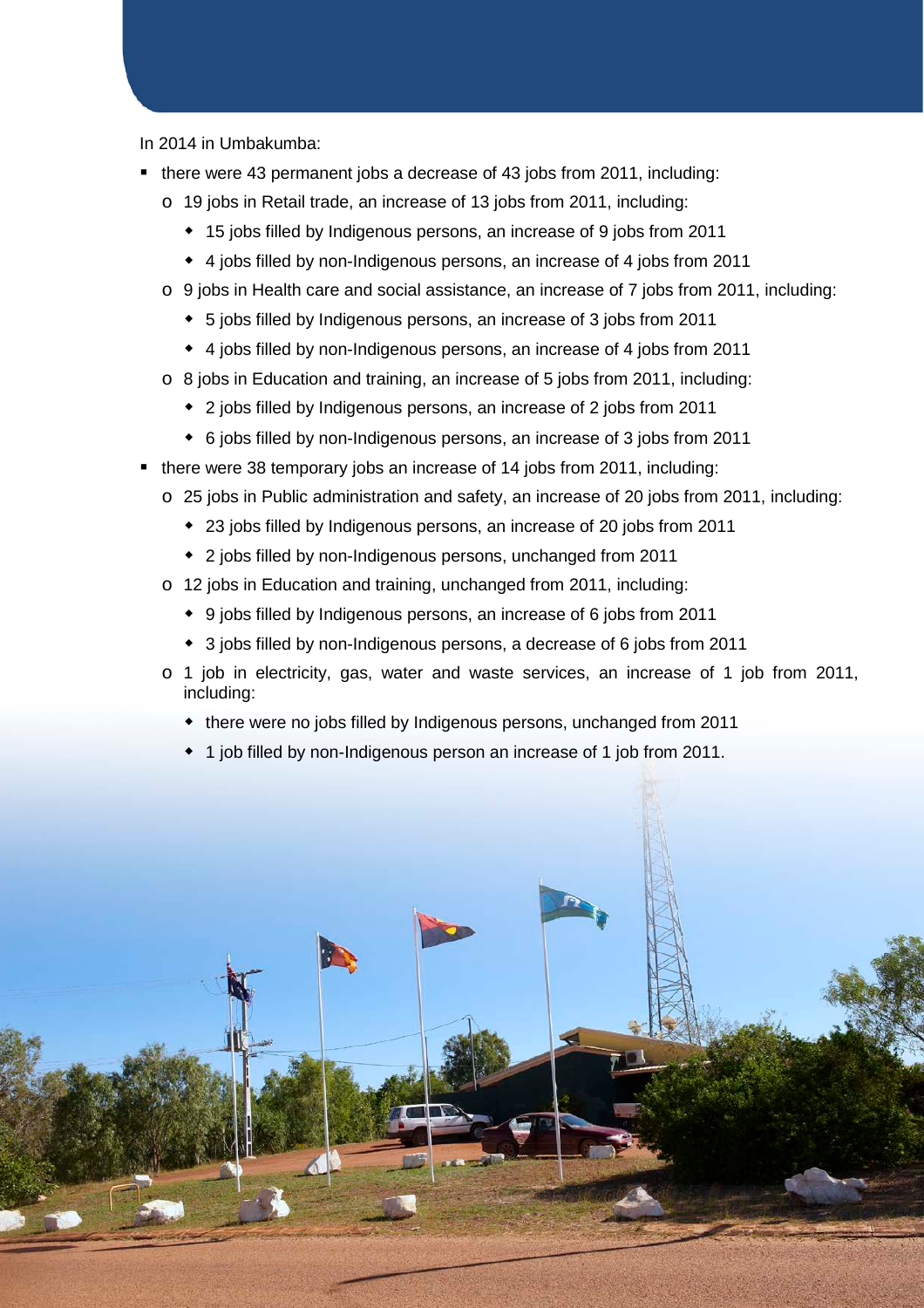## <span id="page-18-0"></span>**Jobs by Occupation**

#### **Table 14: Count of filled jobs by occupation, 2011 and 2014 (a)(f)(g)**

| <b>Occupation (ANZSCO major group)</b>        | 2011           |            | 2014           | Change     |              |
|-----------------------------------------------|----------------|------------|----------------|------------|--------------|
|                                               | <b>Total</b>   | % of Total | <b>Total</b>   | % of Total | <b>Total</b> |
| <b>Clerical and Administrative Workers</b>    | 6              | 5.5%       | $\overline{a}$ | 4.9%       | $-2$         |
| <b>Community and Personal Service Workers</b> | 22             | 20.0%      | 30             | 37.0%      | 8            |
| Labourers                                     | 35             | 31.8%      | 11             | 13.6%      | $-24$        |
| <b>Machinery Operators and Drivers</b>        | 6              | 5.5%       | $\Omega$       | 0.0%       | $-6$         |
| <b>Managers</b>                               | 8              | 7.3%       | $\overline{4}$ | 4.9%       | $-4$         |
| Professionals                                 | 14             | 12.7%      | 15             | 18.5%      |              |
| Sales Workers                                 | $\overline{4}$ | 3.6%       | 17             | 21.0%      | 13           |
| <b>Technicians and Trades Workers</b>         | 12             | 10.9%      | $\Omega$       | 0.0%       | $-12$        |
| Other occupations                             | 3              | 2.7%       | $\Omega$       | 0.0%       | $-3$         |
| <b>Total</b>                                  | 110            | 100.0%     | 81             | 100.0%     | $-29$        |

*Source: Department of Business*

## **Chart 8: Count of filled jobs by occupation, 2011 and 2014 (a)(f)(g)** 2



- Community and personal service workers was the largest occupation classification in terms of filled jobs, accounting for 30 jobs (37% of total filled jobs), an increase of 8 jobs from 2011
- other significant occupation classifications were:
	- o Sales workers (17 jobs or 21%) an increase of 13 jobs from 2011
	- o Professionals (15 jobs or 18.5%) an increase of 1 job from 2011
	- o Labourers (11 jobs or 13.6%) a decrease of 24 jobs from 2011.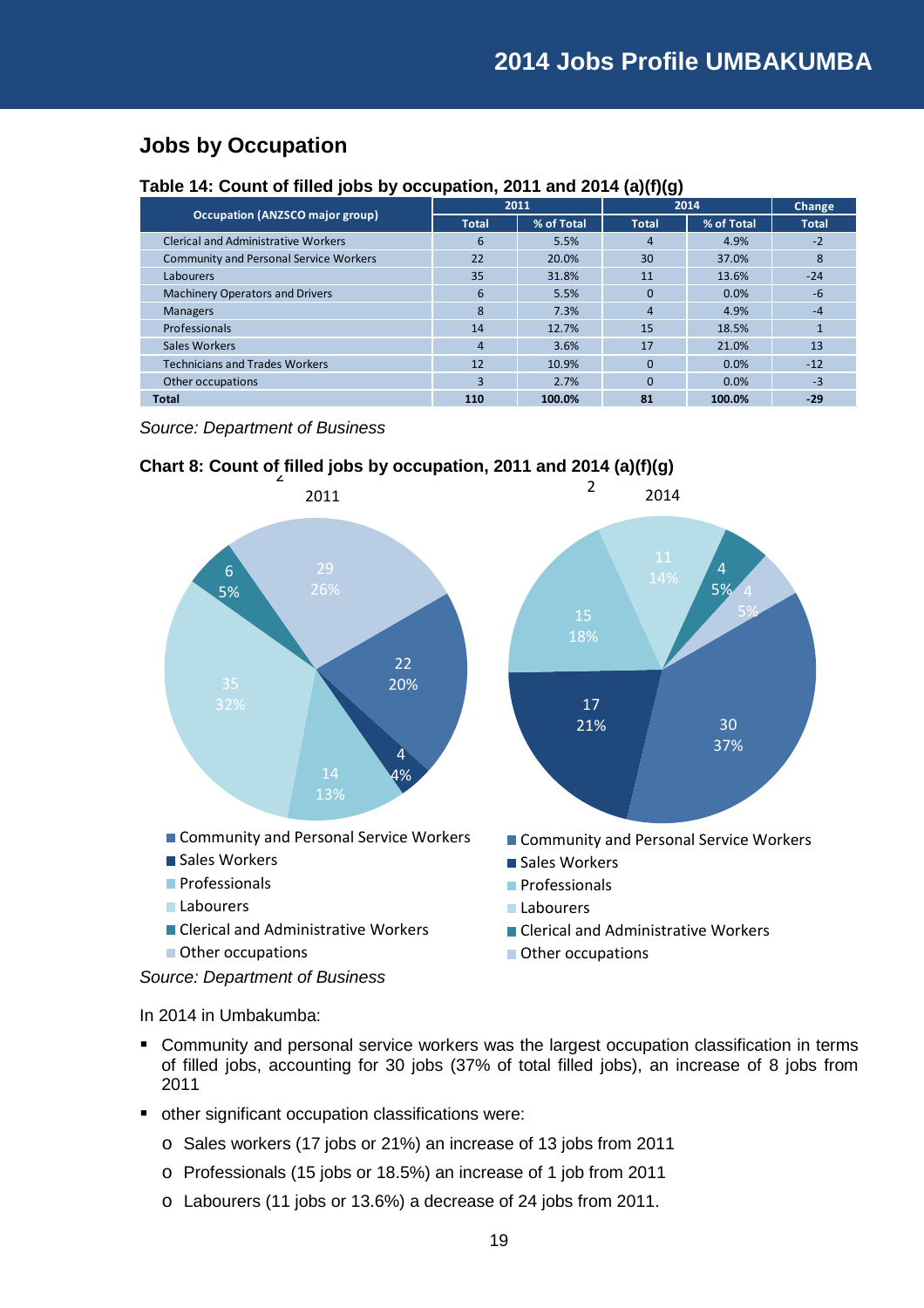#### **Table 15: Count of filled jobs by occupation (ANZSCO) and Indigenous status of person in job, 2011 and 2014 (a)(c)(f)(g)**

|                                               |                   | 2011           |                |                | 2014           |              | Change            |                |              |  |
|-----------------------------------------------|-------------------|----------------|----------------|----------------|----------------|--------------|-------------------|----------------|--------------|--|
| <b>Occupation (ANZSCO major group)</b>        | <b>Indigenous</b> | Non-Indigenous | Total          | Indigenous     | Non-Indigenous | Total        | <b>Indigenous</b> | Non-Indigenous | Total        |  |
| <b>Clerical and Administrative Workers</b>    | $\mathbf{1}$      | 5              | 6              | $\mathbf{1}$   | $\overline{3}$ | 4            | $\Omega$          | $-2$           | $-2$         |  |
| <b>Community and Personal Service Workers</b> | 14                | 8              | 22             | 24             | 6              | 30           | 10                | $-2$           | 8            |  |
| Labourers                                     | 32                | $\overline{3}$ | 35             | 9              | $\overline{2}$ | 11           | $-23$             | $-1$           | $-24$        |  |
| Machinery Operators and Drivers               | $\overline{4}$    | 2 <sup>1</sup> | 6              | $\Omega$       | $\mathbf{0}$   | $\mathbf{0}$ | $-4$              | $-2$           | $-6$         |  |
| <b>Managers</b>                               | $\overline{3}$    | 5              | 8              | $\Omega$       | $\overline{4}$ | 4            | $-3$              | $-1$           | $-4$         |  |
| Professionals                                 | 8                 | 6              | 14             | $\overline{7}$ | 8              | 15           | $-1$              | $\overline{2}$ | $\mathbf{1}$ |  |
| Sales Workers                                 | $\overline{4}$    | $\overline{0}$ | $\overline{a}$ | 15             | $\overline{2}$ | 17           | 11                | $\overline{2}$ | 13           |  |
| <b>Technicians and Trades Workers</b>         | $\overline{3}$    | 9              | 12             | $\Omega$       | $\mathbf{0}$   | $\mathbf{0}$ | $-3$              | $-9$           | $-12$        |  |
| Other occupations                             | $\overline{3}$    | $\Omega$       | 3              | $\Omega$       | $\Omega$       | $\bf{0}$     | $-3$              | $\Omega$       | $-3$         |  |
| <b>Total</b>                                  | 72                | 38             | 110            | 56             | 25             | 81           | $-16$             | $-13$          | $-29$        |  |

#### *Source: Department of Business*

- there were 56 jobs filled by Indigenous persons, a decrease of 16 jobs from 2011, including:
	- o 24 Community and personal service workers, an increase of 10 jobs from 2011
	- o 15 Sales workers, an increase of 11 jobs from 2011
	- o 9 Labourers, a decrease of 23 jobs from 2011
- there were 25 jobs filled by non-Indigenous persons, a decrease of 13 jobs from 2011, including:
	- o 8 Professionals, an increase of 2 jobs from 2011
	- o 6 Community and personal service workers, a decrease of 2 jobs from 2011
	- o 4 Managers, a decrease of 1 job from 2011.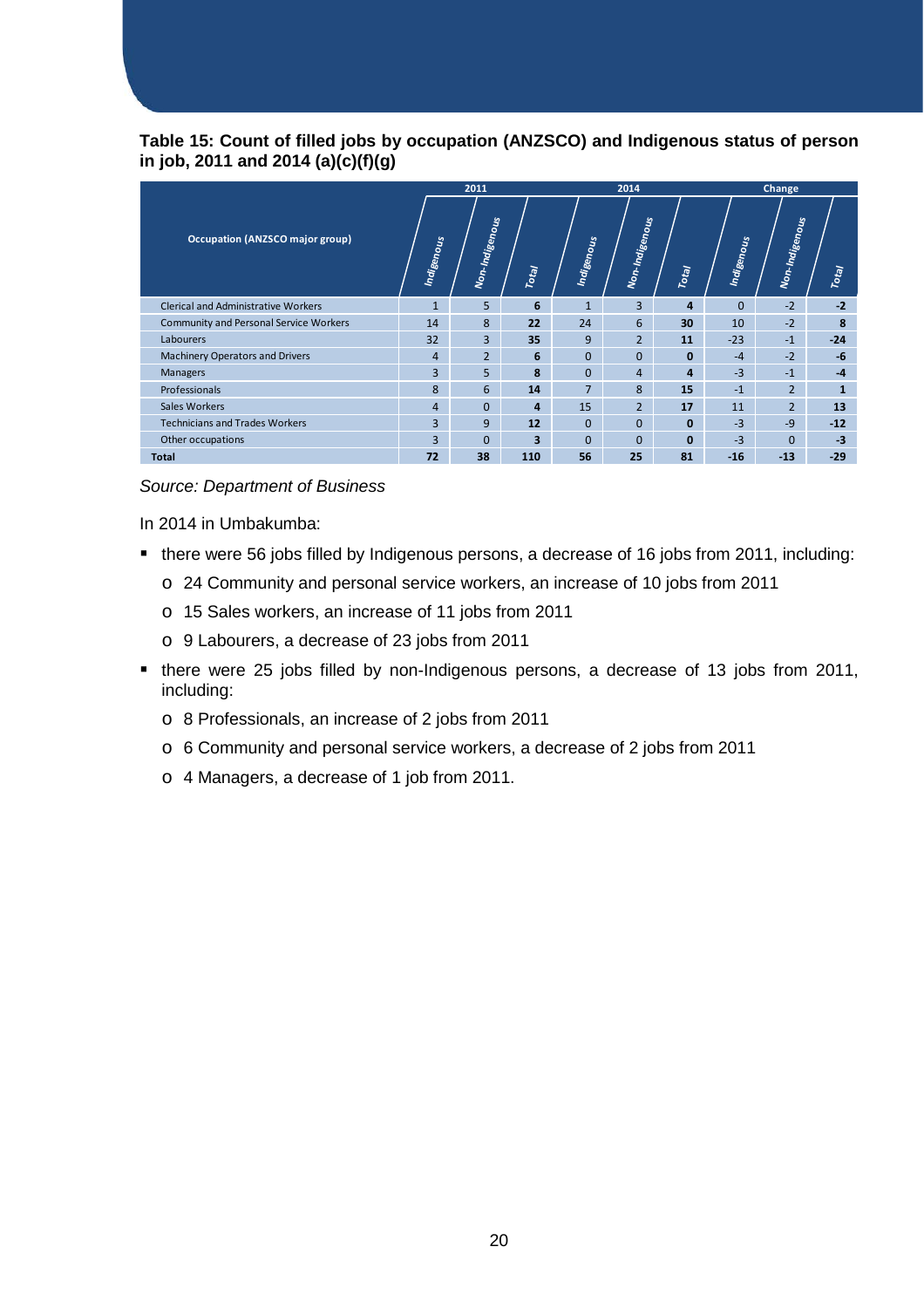## <span id="page-20-0"></span>**Jobs by Industry by Occupation**

#### **Table 16: Count of filled jobs by industry by occupation, 2011 (a)(f)(g)(h)**

|                                            |                             | 2011                              |                      |                                |                            |               |                                        |                        |                              |                |
|--------------------------------------------|-----------------------------|-----------------------------------|----------------------|--------------------------------|----------------------------|---------------|----------------------------------------|------------------------|------------------------------|----------------|
|                                            |                             |                                   |                      |                                |                            |               | <b>Occupation (ANZSCO major group)</b> |                        |                              |                |
| <b>Industry (ANZSIC Division)</b>          | Clerical and Administrative | Community and Personal<br>Workers | Workers<br>Labourers | <b>Machinery Operators and</b> | Drivers<br><b>Managers</b> | Professionals | <b>Sales Workers</b>                   | Technicians and Trades | Other occupations<br>Workers | Total          |
| <b>Arts and Recreation Services</b>        | $\mathbf{0}$                | $\mathbf{0}$                      | $\mathbf{1}$         | $\mathbf{0}$                   | $\mathbf{0}$               | $\mathbf{0}$  | $\mathbf{0}$                           | $\mathbf{1}$           | $\mathbf{0}$                 | $\overline{2}$ |
| Construction                               | $\overline{2}$              | $\mathbf{0}$                      | 25                   | $\overline{4}$                 | $\overline{2}$             | $\mathbf{1}$  | $\mathbf{0}$                           | 10                     | $\mathbf{0}$                 | 44             |
| <b>Education and Training</b>              | $\Omega$                    | 5                                 | $\mathbf{1}$         | $\mathbf{0}$                   | $\mathbf{1}$               | 8             | $\mathbf{0}$                           | $\mathbf{0}$           | $\Omega$                     | 15             |
| Electricity, Gas, Water and Waste Services | $\Omega$                    | $\Omega$                          | $\mathbf{0}$         | $\mathbf{0}$                   | $\Omega$                   | $\Omega$      | $\overline{0}$                         | $\mathbf{1}$           | $\Omega$                     | $\mathbf{1}$   |
| <b>Health Care and Social Assistance</b>   | $\Omega$                    | $\overline{2}$                    | $\mathbf{1}$         | $\mathbf{0}$                   | $\Omega$                   | $\Omega$      | $\overline{0}$                         | $\mathbf{0}$           | 3                            | 6              |
| Public Administration and Safety           | 3                           | 15                                | 6                    | $\mathbf{0}$                   | $\overline{3}$             | 5             | $\mathbf{1}$                           | $\mathbf{0}$           | $\Omega$                     | 33             |
| <b>Retail Trade</b>                        | $\Omega$                    | $\Omega$                          | $\mathbf{1}$         | $\overline{2}$                 | $\overline{2}$             | $\Omega$      | 3                                      | $\mathbf{0}$           | $\Omega$                     | 8              |
| <b>Total</b>                               | 6                           | 22                                | 35                   | 6                              | 8                          | 14            | $\overline{a}$                         | 12                     | 3                            | 110            |

*Source: Department of Business*

|                                            |                                        | 2014                   |                      |                         |                                        |                |               |                           |                              |              |
|--------------------------------------------|----------------------------------------|------------------------|----------------------|-------------------------|----------------------------------------|----------------|---------------|---------------------------|------------------------------|--------------|
|                                            |                                        |                        |                      |                         | <b>Occupation (ANZSCO major group)</b> |                |               |                           |                              |              |
| <b>Industry (ANZSIC Division)</b>          | Clerical and Administrative<br>Workers | Community and Personal | Workers<br>Labourers | Machinery Operators and | Drivers<br><b>Managers</b>             | Professionals  | Sales Workers | Trades<br>Technicians and | Other occupations<br>Workers | Total        |
| <b>Education and Training</b>              | $\mathbf{1}$                           | $\overline{7}$         | $\overline{2}$       | $\mathbf{0}$            | $\mathbf{1}$                           | 9              | $\Omega$      | $\mathbf{0}$              | $\Omega$                     | 20           |
| Electricity, Gas, Water and Waste Services | $\Omega$                               | $\Omega$               | $\mathbf{1}$         | $\mathbf{0}$            | $\Omega$                               | $\Omega$       | $\mathbf{0}$  | $\mathbf{0}$              | $\Omega$                     | $\mathbf{1}$ |
| <b>Health Care and Social Assistance</b>   | $\mathbf{1}$                           | $\overline{4}$         | $\mathbf{1}$         | $\mathbf{0}$            | $\mathbf{1}$                           | $\overline{2}$ | $\mathbf{0}$  | $\mathbf{0}$              | $\mathbf{0}$                 | 9            |
| Public Administration and Safety           | $\overline{2}$                         | 19                     | $\overline{7}$       | $\mathbf{0}$            | $\mathbf{0}$                           | $\overline{4}$ | $\mathbf{0}$  | $\mathbf{0}$              | $\mathbf{0}$                 | 32           |
| <b>Retail Trade</b>                        | $\Omega$                               | $\Omega$               | $\Omega$             | $\mathbf{0}$            | $\overline{2}$                         | $\mathbf{0}$   | 17            | 0                         | $\mathbf{0}$                 | 19           |
| <b>Total</b>                               | 4                                      | 30                     | 11                   | $\mathbf{0}$            | $\overline{4}$                         | 15             | 17            | $\mathbf{0}$              | $\mathbf{0}$                 | 81           |

#### **Table 17: Count of filled jobs by industry by occupation, 2014 (a)(f)(g)(h)**

*Source: Department of Business*

- the majority of Community and personal service workers (the largest occupation group) were in Public administration and safety (the largest industry)
- in the Public administration and safety industry (the largest industry), there were 7 filled jobs for Labourers, an increase of 1 job from 2011
- all Sales workers (the second largest occupation group) were in the Retail trade industry (the third largest industry), accounting for 17 jobs.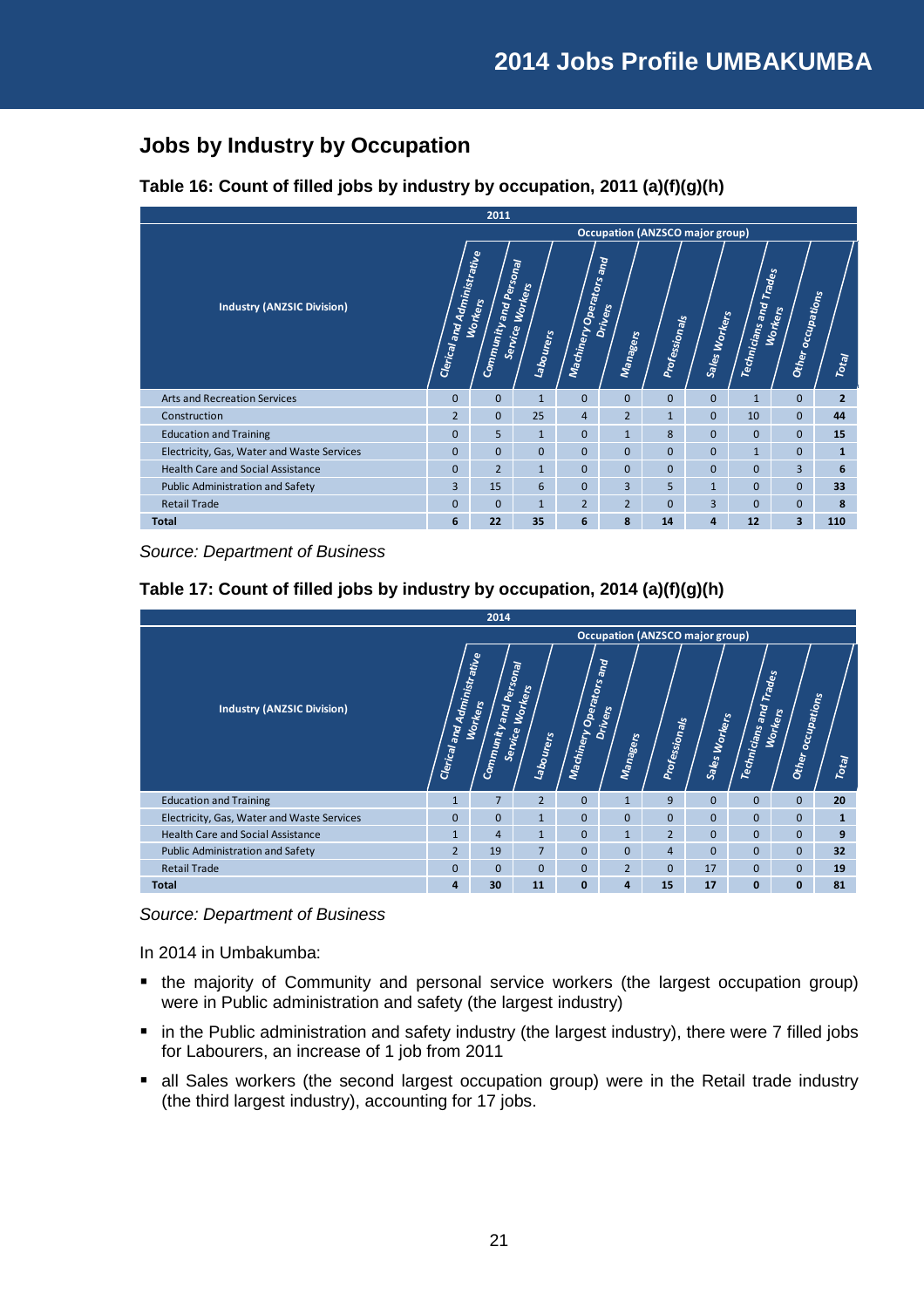## <span id="page-21-0"></span>**Jobs by Gender**



| , <i>,</i> , <i>,</i> , <i>,</i> |            | 2011           |       |                   | 2014           |       |                   | <b>Change</b>  |       |  |  |
|----------------------------------|------------|----------------|-------|-------------------|----------------|-------|-------------------|----------------|-------|--|--|
| <b>Indicator</b>                 | Indigenous | Non-Indigenous | Total | <b>Indigenous</b> | Non-Indigenous | Total | <b>Indigenous</b> | Non-Indigenous | Total |  |  |
| Male                             | 41         | 23             | 64    | 19                | 12             | 31    | $-22$             | $-11$          | $-33$ |  |  |
| Female                           | 30         | 15             | 45    | 37                | 13             | 50    | 7                 | $-2$           | 5     |  |  |
| <b>Total</b>                     | 72         | 38             | 110   | 56                | 25             | 81    | $-16$             | $-13$          | $-29$ |  |  |

*Source: Department of Business*





*Source: Department of Business*

- $\blacksquare$  there were 31 jobs filled by males
- of the 31 jobs filled by males:
	- o 19 were Indigenous
	- o 12 were non-Indigenous
- $\blacksquare$  there were 50 jobs filled by females
- of the 50 jobs filled by females:
	- o 37 were Indigenous
	- o 13 were non-Indigenous.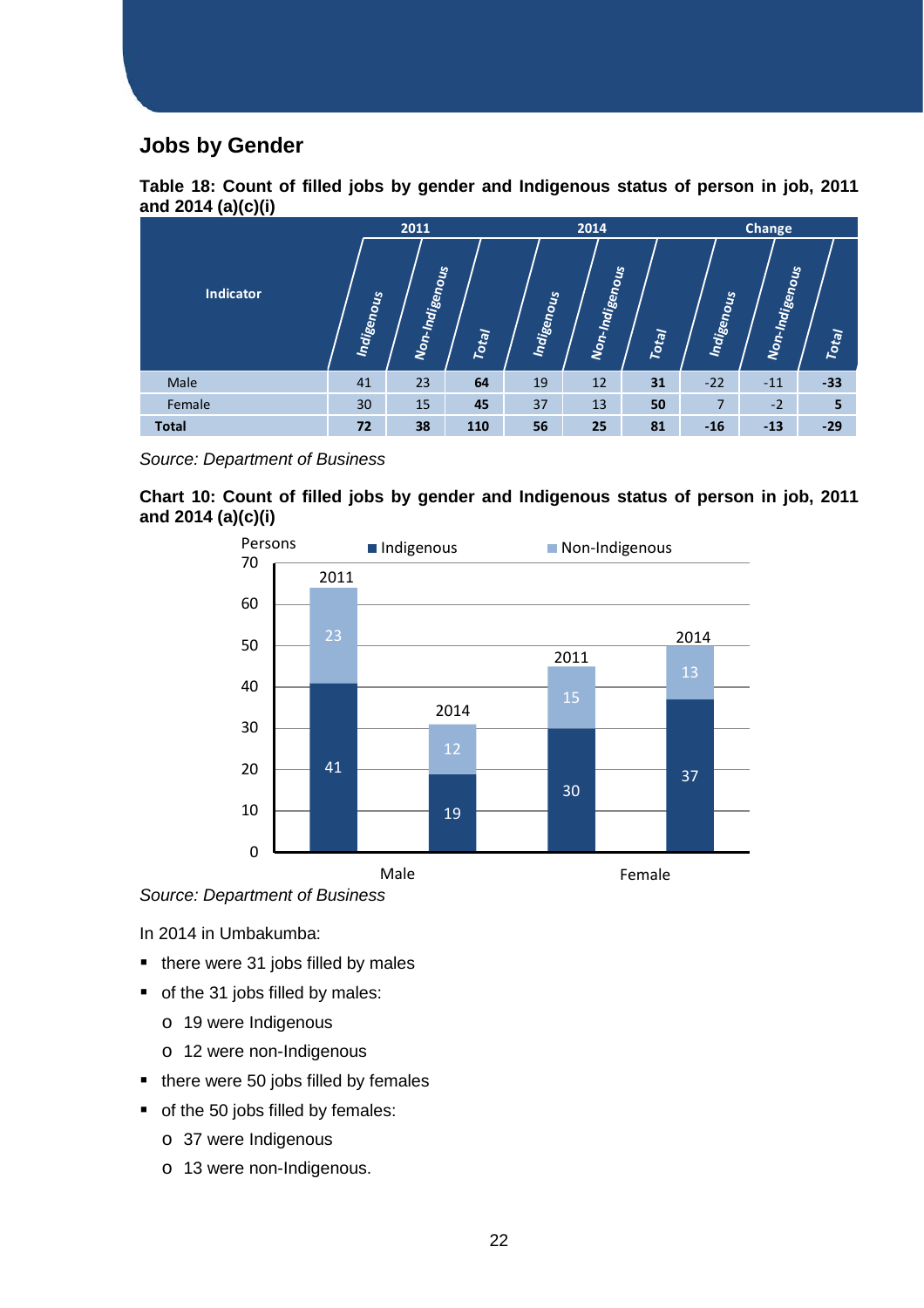|                  |            |                |                | 2011       |                 |       |                   |                |       |
|------------------|------------|----------------|----------------|------------|-----------------|-------|-------------------|----------------|-------|
|                  |            | <b>Male</b>    |                |            | Female          |       |                   | <b>Total</b>   |       |
| <b>Indicator</b> | Indigenous | Non-Indigenous | Total          | Indigenous | Non-Indigenous  | Total | <b>Indigenous</b> | Non-Indigenous | Total |
| Full-time        | 35         | 22             | 57             | 18         | 11              | 29    | 54                | 33             | 87    |
| Part-time        | 6          | $\mathbf{1}$   | $\overline{7}$ | 12         | $\overline{4}$  | 16    | 18                | 5              | 23    |
| <b>Total</b>     | 41         | 23             | 64             | 30         | 15              | 45    | 72                | 38             | 110   |
|                  |            |                |                |            |                 |       |                   |                |       |
| Permanent        | 38         | 18             | 56             | 24         | $6\phantom{1}6$ | 30    | 62                | 24             | 86    |
| Temporary        | 3          | 5              | 8              | 6          | 9               | 15    | 10                | 14             | 24    |
| <b>Total</b>     | 41         | 23             | 64             | 30         | 15              | 45    | 72                | 38             | 110   |
|                  |            |                |                |            |                 |       |                   |                |       |
| Public sector    | 14         | $\overline{7}$ | 21             | 19         | 13              | 32    | 34                | 20             | 54    |
| Private sector   | 27         | 16             | 43             | 11         | $\overline{2}$  | 13    | 38                | 18             | 56    |
| <b>Total</b>     | 41         | 23             | 64             | 30         | 15              | 45    | 72                | 38             | 110   |

**Table 19: Count of filled jobs by gender, full-time/part-time status, employment status, sector and Indigenous status of person in job, 2011 (a)(b)(d)(e)(i)**

*Source: Department of Business*

**Table 20: Count of filled jobs by gender, full-time/part-time status, employment status, sector and Indigenous status of person in job, 2014 (a)(b)(c)(d)(e)(i)**

|                |                |                |       | 2014       |                |       |            |                |       |
|----------------|----------------|----------------|-------|------------|----------------|-------|------------|----------------|-------|
|                |                | <b>Male</b>    |       |            | <b>Female</b>  |       |            | <b>Total</b>   |       |
| Indicator      | Indigenous     | Non-Indigenous | Total | Indigenous | Non-Indigenous | Total | Indigenous | Non-Indigenous | Total |
| Full-time      | $\overline{4}$ | $\overline{9}$ | 13    | 8          | 10             | 18    | 12         | 19             | 31    |
| Part-time      | 15             | 3              | 18    | 29         | 3              | 32    | 44         | 6              | 50    |
| <b>Total</b>   | 19             | 12             | 31    | 37         | 13             | 50    | 56         | 25             | 81    |
|                |                |                |       |            |                |       |            |                |       |
| Permanent      | 8              | 9              | 17    | 16         | 10             | 26    | 24         | 19             | 43    |
| Temporary      | 11             | 3              | 14    | 21         | 3              | 24    | 32         | 6              | 38    |
| <b>Total</b>   | 19             | 12             | 31    | 37         | 13             | 50    | 56         | 25             | 81    |
|                |                |                |       |            |                |       |            |                |       |
| Public sector  | 14             | 9              | 23    | 27         | 11             | 38    | 41         | 20             | 61    |
| Private sector | 5              | 3              | 8     | 10         | $\overline{2}$ | 12    | 15         | 5              | 20    |
| <b>Total</b>   | 19             | 12             | 31    | 37         | 13             | 50    | 56         | 25             | 81    |

*Source: Department of Business*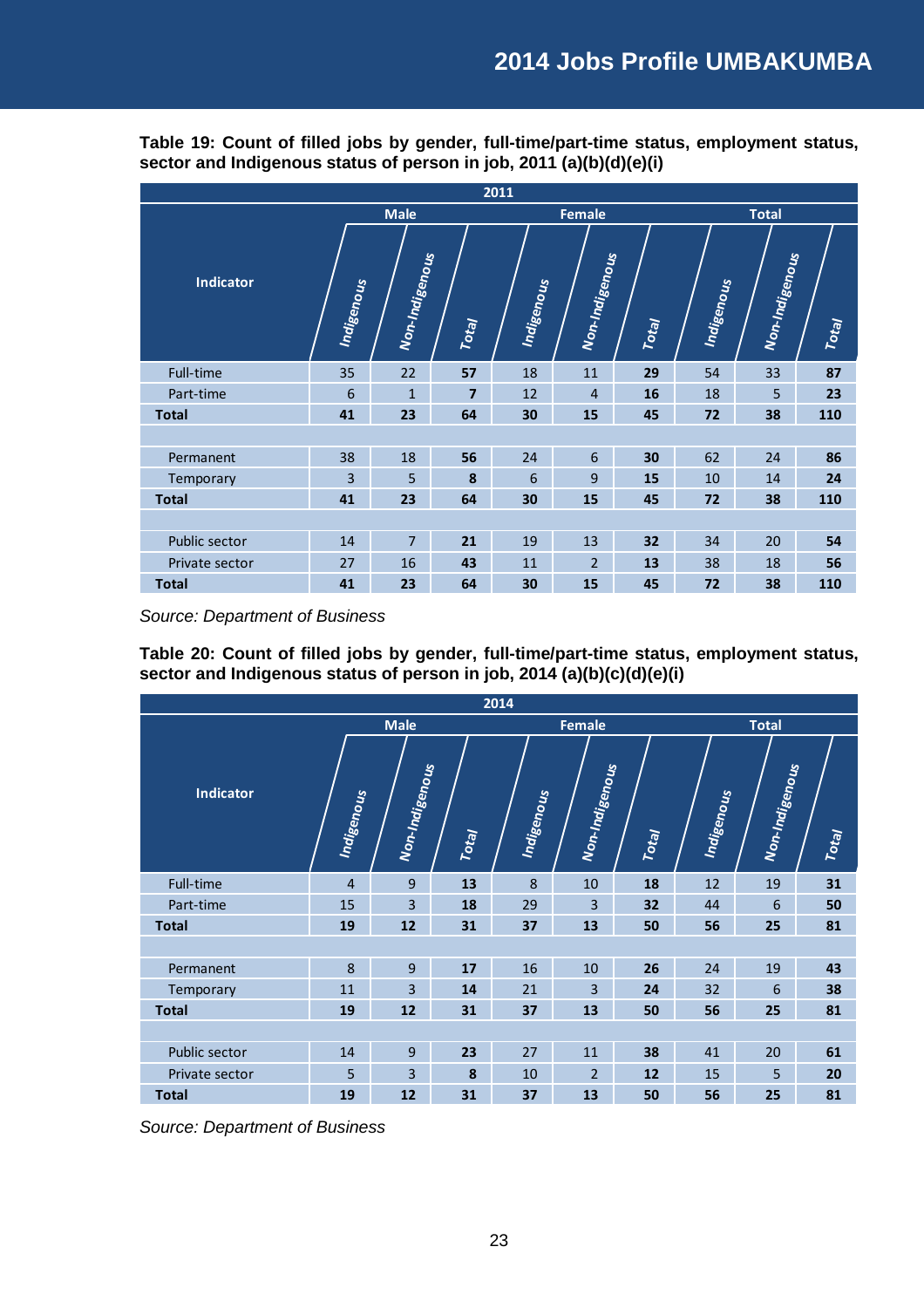In 2014 in Umbakumba:

- there were 31 jobs filled by males, including:
	- o 19 jobs filled by Indigenous males, including:
		- 4 full-time jobs and 15 part-time jobs
		- 8 permanent jobs and 11 temporary jobs
		- ◆ 14 public sector jobs and 5 private sector jobs
	- o 12 jobs filled by non-Indigenous males, including:
		- 9 full-time jobs and 3 part-time jobs
		- 9 permanent jobs and 3 temporary jobs
		- 9 public sector jobs and 3 private sector jobs
- there were 50 jobs filled by females, including:
	- o 37 jobs filled by Indigenous females, including:
		- 8 full-time jobs and 29 part-time jobs
		- 16 permanent jobs and 21 temporary jobs
		- 27 public sector jobs and 10 private sector jobs
	- o 13 jobs filled by non-Indigenous females, including:
		- 10 full-time jobs and 3 part-time jobs
		- 10 permanent jobs and 3 temporary jobs
		- ◆ 11 public sector jobs and 2 private sector jobs.

*Note: Due to the large number of persons for whom gender was not reported in 2011, the changes between 2014 and 2011 should be interpreted with caution. Further, as a result of this some components may not sum to totals.*

### <span id="page-23-0"></span>**Jobs by Age**

|                  |            | 2011           |       |                   | 2014           |                | Change     |                |                 |  |
|------------------|------------|----------------|-------|-------------------|----------------|----------------|------------|----------------|-----------------|--|
| <b>Indicator</b> | Indigenous | Non-Indigenous | Total | <b>Indigenous</b> | Non-Indigenous | Total          | Indigenous | Non-Indigenous | Total           |  |
| $15-24$ years    | 11         | $\mathbf{1}$   | 12    | 6                 | $\mathbf{1}$   | $\overline{7}$ | $-5$       | $\mathbf{0}$   | $-5$            |  |
| 25-44 years      | 49         | 20             | 69    | 33                | $\overline{7}$ | 40             | $-16$      | $-13$          | $-29$           |  |
| 45+ years        | 11         | 17             | 28    | 17                | 17             | 34             | 6          | $\mathbf{0}$   | $6\phantom{1}6$ |  |
| <b>Total</b>     | 72         | 38             | 110   | 56                | 25             | 81             | $-16$      | $-13$          | $-29$           |  |

**Table 21: Count of filled jobs by age and Indigenous status of person in job, 2011 and 2014 (a)(c)(j)**

*Source: Department of Business*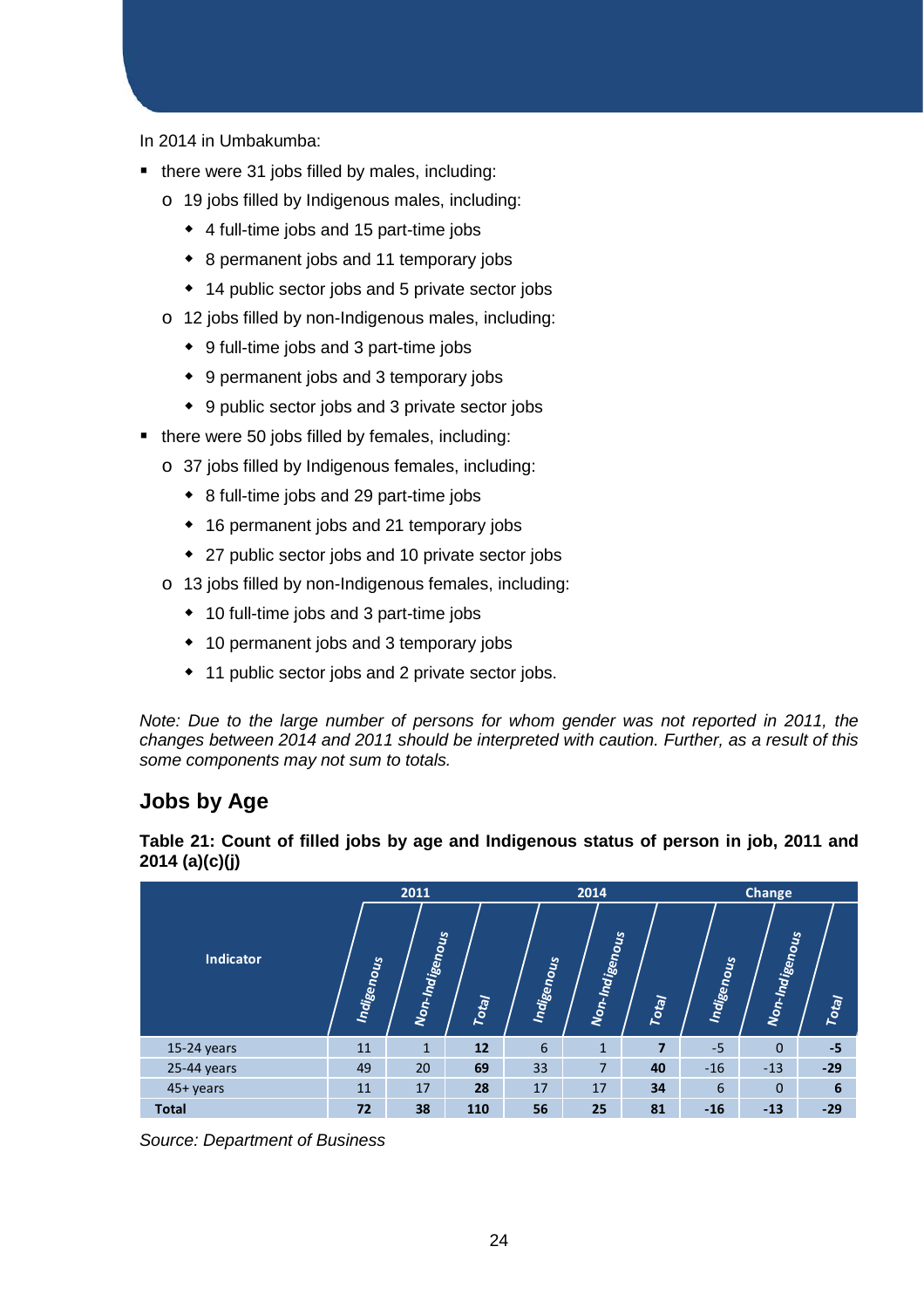

**Chart 11: Count of filled jobs by age and Indigenous status of person in job, 2011 and 2014 (a)(c)(j)**

#### *Source: Department of Business*

- there were 7 jobs filled by persons aged 15-24 years, a decrease of 5 jobs from 2011
- of the 7 jobs filled by persons aged 15-24 years:
	- o 6 jobs were filled by Indigenous persons, a decrease of 5 jobs from 2011
	- o 1 job was filled by a non-Indigenous person, unchanged from 2011
- there were 40 jobs filled by persons aged 25-44 years, a decrease of 29 jobs from 2011
- of the 40 jobs filled by persons aged 25-44 years:
	- o 33 jobs were filled by Indigenous persons, a decrease of 16 jobs from 2011
	- o 7 jobs were filled by non-Indigenous persons, a decrease of 13 jobs from 2011
- there were 34 jobs filled by persons aged 45+ years, an increase of 6 jobs from 2011
- of the 34 jobs filled by persons aged 45+ years:
	- o 17 jobs were filled by Indigenous persons, an increase of 6 jobs from 2011
	- o 17 jobs were filled by non-Indigenous persons, unchanged from 2011.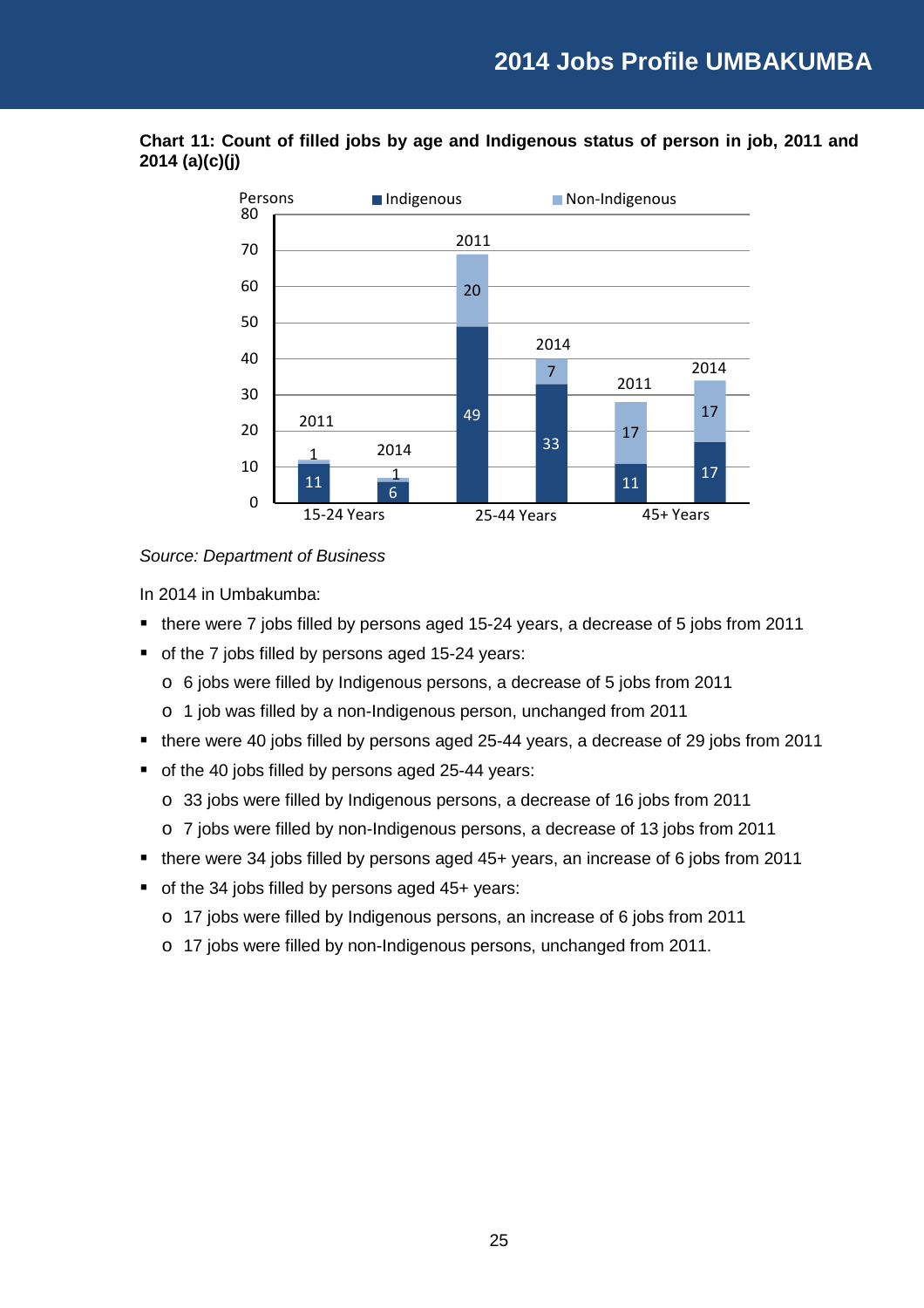**Table 22: Count of filled jobs by age, Indigenous status, employment status and sector of person in job, 2011 (a)(b)(c)(d)(e)(j)**

|                  | 2011           |                |                |                   |                |       |                |                |       |            |                |       |  |
|------------------|----------------|----------------|----------------|-------------------|----------------|-------|----------------|----------------|-------|------------|----------------|-------|--|
|                  |                | 15-24 years    |                |                   | 25-44 years    |       |                | 45+ years      |       |            | <b>Total</b>   |       |  |
| <b>Indicator</b> | Indigenous     | Non-Indigenous | Total          | <b>Indigenous</b> | Non-Indigenous | Total | Indigenous     | Non-Indigenous | Total | Indigenous | Non-Indigenous | Total |  |
| Full-time        | 8              | $\mathbf{0}$   | 8              | 36                | 19             | 55    | 9              | 14             | 23    | 54         | 33             | 87    |  |
| Part-time        | $\overline{3}$ | $\mathbf{1}$   | $\overline{a}$ | 13                | $\mathbf{1}$   | 14    | $\overline{2}$ | $\overline{3}$ | 5     | 18         | 5              | 23    |  |
| <b>Total</b>     | 11             | $\mathbf{1}$   | 12             | 49                | 20             | 69    | 11             | 17             | 28    | 72         | 38             | 110   |  |
|                  |                |                |                |                   |                |       |                |                |       |            |                |       |  |
| Permanent        | 10             | $\overline{0}$ | 10             | 44                | 13             | 57    | 8              | 11             | 19    | 62         | 24             | 86    |  |
| Temporary        | $\mathbf{1}$   | $\mathbf{1}$   | $\overline{2}$ | 5                 | $\overline{7}$ | 12    | $\overline{3}$ | 6              | 9     | 10         | 14             | 24    |  |
| <b>Total</b>     | 11             | $\mathbf{1}$   | 12             | 49                | 20             | 69    | 11             | 17             | 28    | 72         | 38             | 110   |  |
|                  |                |                |                |                   |                |       |                |                |       |            |                |       |  |
| Public sector    | $\overline{4}$ | $\overline{1}$ | 5 <sup>5</sup> | 23                | 12             | 35    | 6              | $\overline{7}$ | 13    | 34         | 20             | 54    |  |
| Private sector   | $\overline{7}$ | $\overline{0}$ | $\overline{7}$ | 26                | 8              | 34    | 5              | 10             | 15    | 38         | 18             | 56    |  |
| <b>Total</b>     | 11             | 1              | 12             | 49                | 20             | 69    | 11             | 17             | 28    | 72         | 38             | 110   |  |

*Source: Department of Business*

**Table 23: Count of filled jobs by age, Indigenous status, employment status and sector of person in job, 2014 (a)(b)(c)(d)(e)(j)**

| 2014           |                    |                |                         |            |                |       |                |                |       |            |                |       |  |
|----------------|--------------------|----------------|-------------------------|------------|----------------|-------|----------------|----------------|-------|------------|----------------|-------|--|
|                | <b>15-24 years</b> |                |                         |            | 25-44 years    |       |                | 45+ years      |       |            | <b>Total</b>   |       |  |
| Indicator      | Indigenous         | Non-Indigenous | <b>Total</b>            | Indigenous | Non-Indigenous | Total | Indigenous     | Non-Indigenous | Total | Indigenous | Non-Indigenous | Total |  |
| Full-time      | $\mathbf{0}$       | $\mathbf{0}$   | $\mathbf{0}$            | 8          | 5              | 13    | $\overline{4}$ | 14             | 18    | 12         | 19             | 31    |  |
| Part-time      | 6                  | $\mathbf{1}$   | $\overline{7}$          | 25         | $\overline{2}$ | 27    | 13             | $\overline{3}$ | 16    | 44         | 6              | 50    |  |
| <b>Total</b>   | $6\phantom{1}6$    | $\mathbf{1}$   | $\overline{7}$          | 33         | $\overline{7}$ | 40    | 17             | 17             | 34    | 56         | 25             | 81    |  |
|                |                    |                |                         |            |                |       |                |                |       |            |                |       |  |
| Permanent      | $\overline{3}$     | $\mathbf{1}$   | 4                       | 12         | 5              | 17    | 9              | 13             | 22    | 24         | 19             | 43    |  |
| Temporary      | $\overline{3}$     | $\mathbf{0}$   | $\overline{\mathbf{3}}$ | 21         | $\overline{2}$ | 23    | 8              | $\overline{4}$ | 12    | 32         | 6              | 38    |  |
| <b>Total</b>   | 6                  | $\mathbf{1}$   | $\overline{7}$          | 33         | $\overline{7}$ | 40    | 17             | 17             | 34    | 56         | 25             | 81    |  |
|                |                    |                |                         |            |                |       |                |                |       |            |                |       |  |
| Public sector  | $\overline{3}$     | $\mathbf{0}$   | 3                       | 25         | $\overline{7}$ | 32    | 13             | 13             | 26    | 41         | 20             | 61    |  |
| Private sector | 3                  | $\mathbf{1}$   | 4                       | 8          | $\mathbf{0}$   | 8     | $\overline{4}$ | $\overline{4}$ | 8     | 15         | 5              | 20    |  |
| <b>Total</b>   | 6                  | $\mathbf{1}$   | $\overline{7}$          | 33         | $\overline{7}$ | 40    | 17             | 17             | 34    | 56         | 25             | 81    |  |

*Source: Department of Business*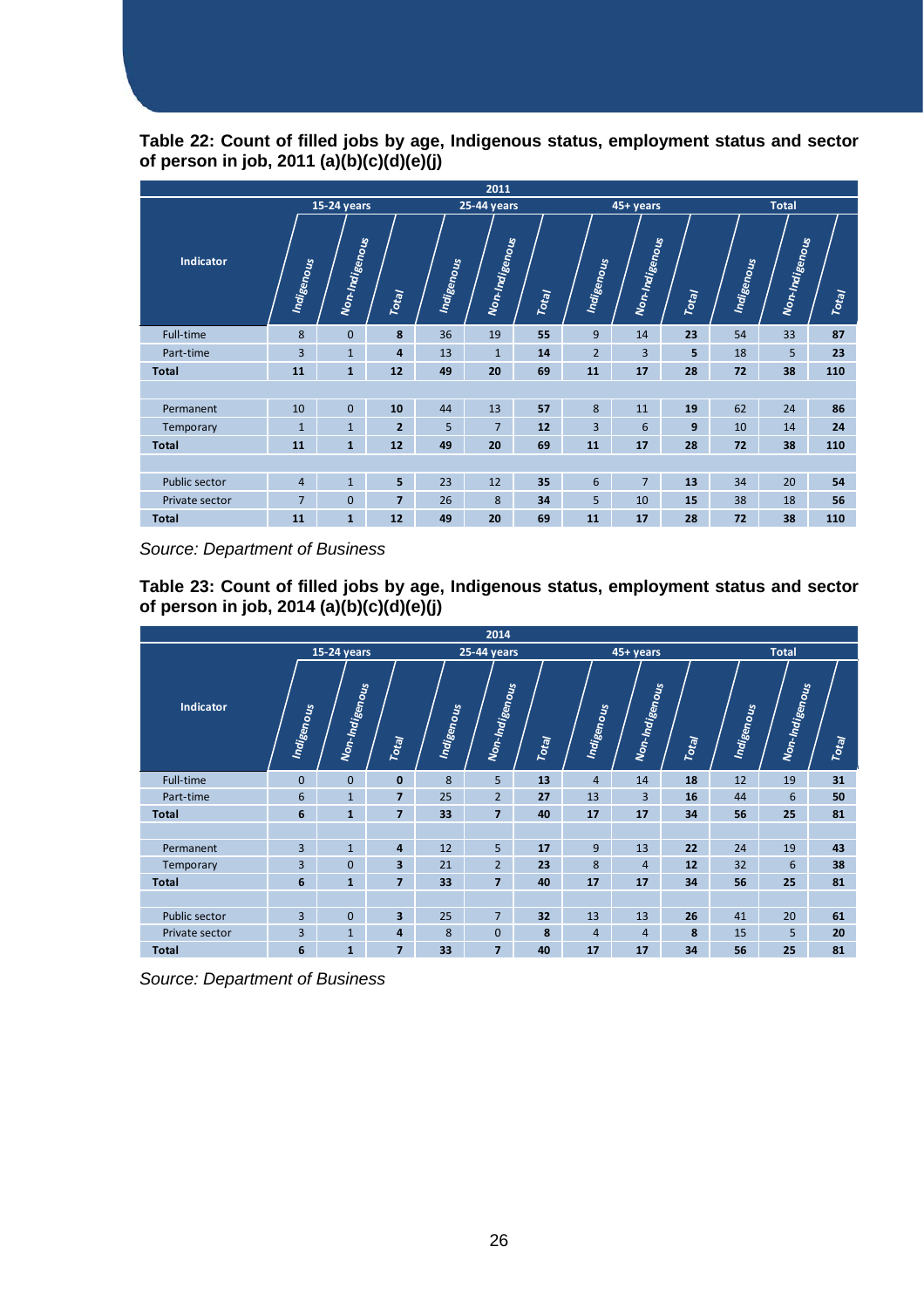## **2014 Jobs Profile UMBAKUMBA**

- there were 7 jobs filled by persons aged 15-24 years, including:
	- o 6 jobs filled by Indigenous persons, of which:
		- there were no full-time jobs and 6 were part-time jobs
		- 3 were permanent jobs and 3 were temporary jobs
		- 3 were public sector jobs and 3 were private sector jobs
	- o 1 job filled by non-Indigenous persons, of which:
		- none were full-time jobs and 1 was a part-time job
		- 1 was a permanent job and none were temporary jobs
		- none were public sector jobs and 1 was a private sector job
- there were 40 jobs filled by persons aged 25-44 years, including:
	- o 33 jobs filled by Indigenous persons, of which:
		- 8 were full-time jobs and 25 were part-time jobs
		- 12 were permanent jobs and 21 were temporary jobs
		- 25 were public sector jobs and 8 were private sector jobs
	- o 7 jobs filled by non-Indigenous persons, of which:
		- 5 were full-time jobs and 2 were part-time jobs
		- 5 were permanent jobs and 2 were temporary jobs
		- 7 were public sector jobs and none were private sector jobs
- there were 34 jobs filled by persons aged 45+ years, including:
	- o 17 jobs filled by Indigenous persons, of which:
		- 4 were full-time jobs and 13 were part-time jobs
		- 9 were permanent jobs and 8 were temporary jobs
		- 13 were public sector jobs and 4 were private sector jobs
	- o 17 jobs filled by non-Indigenous persons, of which:
		- 14 were full-time jobs and 3 were part-time jobs
		- 13 were permanent jobs and 4 were temporary jobs
		- 13 were public sector jobs and 4 were private sector jobs.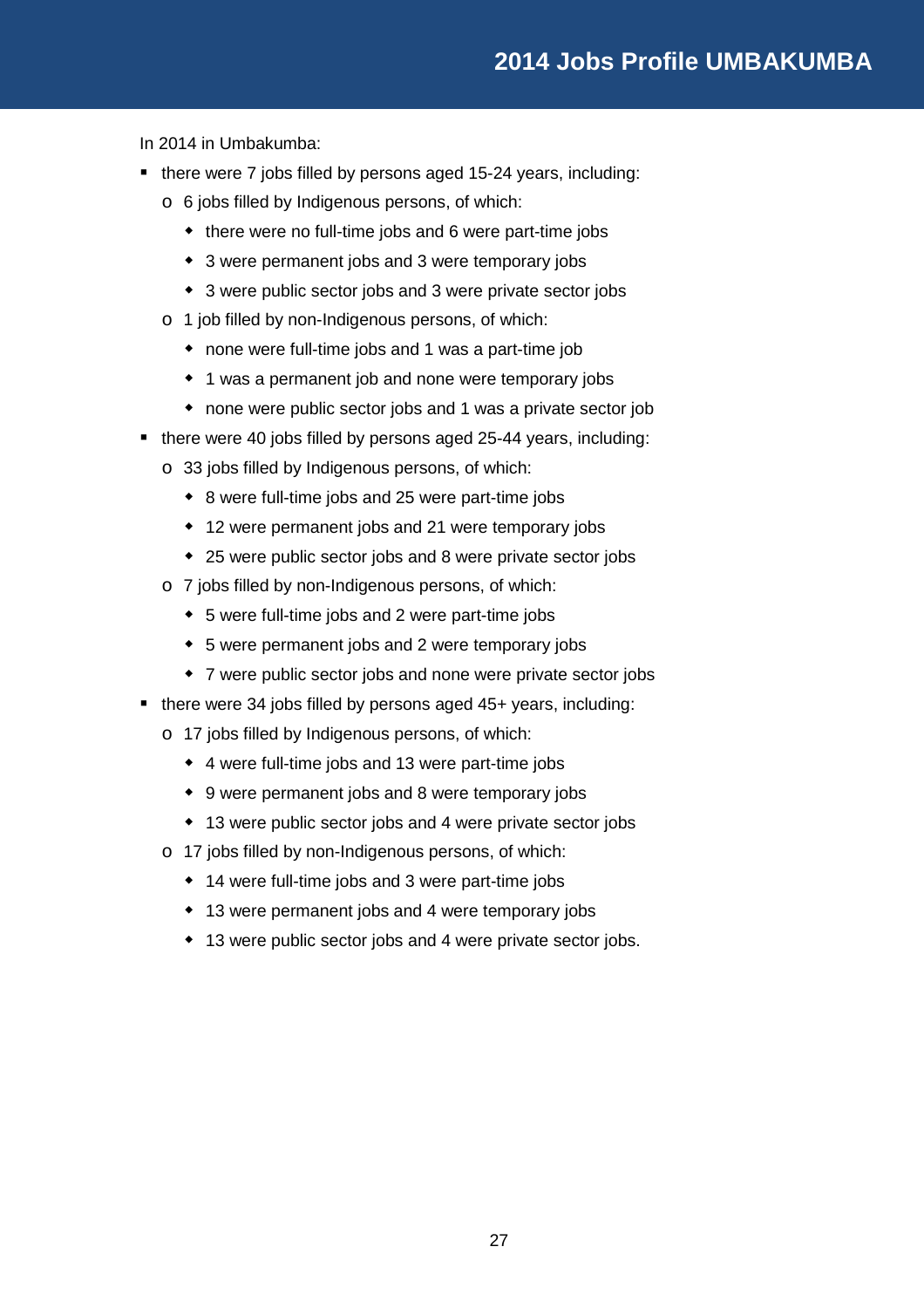## <span id="page-27-0"></span>**Vocational Education and Training**

|          | Table 24: Northern Territory Vocational Education and Training (VET) Students (k), 2010 |  |  |
|----------|-----------------------------------------------------------------------------------------|--|--|
| and 2013 |                                                                                         |  |  |

|                                          | 2010     |                        | 2013           | <b>Change</b>          |                |
|------------------------------------------|----------|------------------------|----------------|------------------------|----------------|
| <b>VET Funding Group</b>                 | No.      | $%$ of<br><b>Total</b> | No.            | $%$ of<br><b>Total</b> | No.            |
| Automotive                               | $\Omega$ | $\Omega$               | 6              | 3                      | 6              |
| <b>Building and Construction</b>         | 23       | 16                     | 30             | 15                     | 7              |
| <b>Business and Clerical</b>             | 5        | 3                      | 2              | 1                      | $-3$           |
| Community Services, Health and Education | 76       | 52                     | 77             | 39                     | 1              |
| <b>Engineering and Mining</b>            | 11       |                        | $\overline{4}$ | $\overline{2}$         | $-7$           |
| Finance, Banking and Insurance           | $\Omega$ | $\Omega$               | $\overline{2}$ | $\mathbf{1}$           | $\overline{2}$ |
| Primary Industry                         | 9        | 6                      | 50             | 25                     | 41             |
| Sales and Personal Service               | 6        | $\overline{4}$         | 29             | 15                     | 23             |
| <b>Utilities</b>                         | 17       | 12                     | $\Omega$       | $\Omega$               | $-17$          |
| <b>Total</b>                             | 147      | 100                    | 200            | 100                    | 53             |

*Source: Department of Business*

In Umbakumba during 2013:

- there were 200 VET students, an increase of 53 students from 2010
- the areas of VET activity with the most students were Community services, health and education (77), Primary industry (50), and Building and construction (30)
- Primary industry reported the largest increase in students (41) compared to 2010 and Utilities reported the largest decrease in students (-17) over the same period.

*Note: Since previous publications, the 2010 data have fallen in line with the new standardised reporting practices with an emphasis of all training activity undertaken in community regardless of funding stream. As such, figures for 2010 VET data in this publication may differ from previous publications.*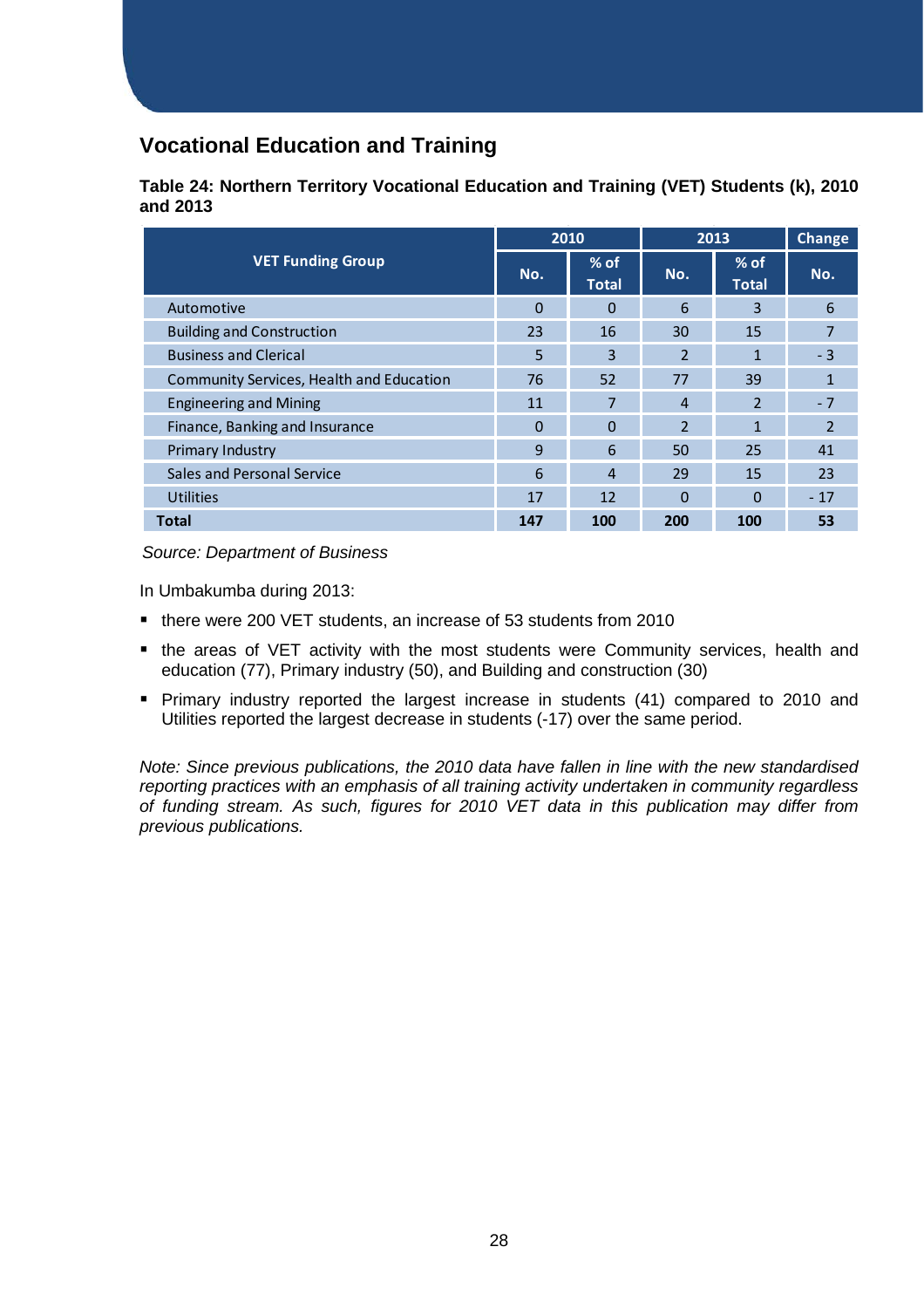|                                          |          | 2010                   | 2013 | <b>Change</b>          |       |
|------------------------------------------|----------|------------------------|------|------------------------|-------|
| <b>VET Funding Group</b>                 | No.      | $%$ of<br><b>Total</b> | No.  | $%$ of<br><b>Total</b> | No.   |
| Automotive                               | $\Omega$ | $\Omega$               | 26   | 3                      | 26    |
| <b>Building and Construction</b>         | 69       | 18                     | 168  | 20                     | 99    |
| <b>Business and Clerical</b>             | 5        | 1                      | 8    | 1                      | 3     |
| Community Services, Health and Education | 225      | 58                     | 195  | 24                     | $-30$ |
| <b>Engineering and Mining</b>            | 40       | 10                     | 37   | $\overline{4}$         | $-3$  |
| Finance, Banking and Insurance           | $\Omega$ | $\Omega$               | 11   | 1                      | 11    |
| Primary Industry                         | 10       | 3                      | 187  | 23                     | 177   |
| Sales and Personal Service               | 24       | 6                      | 197  | 24                     | 173   |
| Utilities                                | 17       | $\overline{4}$         | 0    | 0                      | $-17$ |
| <b>Total</b>                             | 390      | 100                    | 829  | 100                    | 439   |

**Table 25: Northern Territory Vocational Education and Training (VET) Unit Enrolments (l), 2010 and 2013**

*Source: Department of Business*

In Umbakumba during 2013:

- there were 829 VET unit enrolments, an increase of 439 unit enrolments from 2010
- the areas of VET activity with the most unit enrolments were Sales and personal service (197), Community services, health and education (195), and Primary industry (187)
- **Primary industry reported the largest increase in unit enrolments (177) compared to 2010** and Community services, health and education reported the largest decrease in unit enrolments (-30) over the same period.

*Note: Since previous publications, the 2010 data have fallen in line with the new standardised reporting practices with an emphasis of all training activity undertaken in community regardless of funding stream. As such, figures for 2010 VET data in this publication may differ from previous publications.*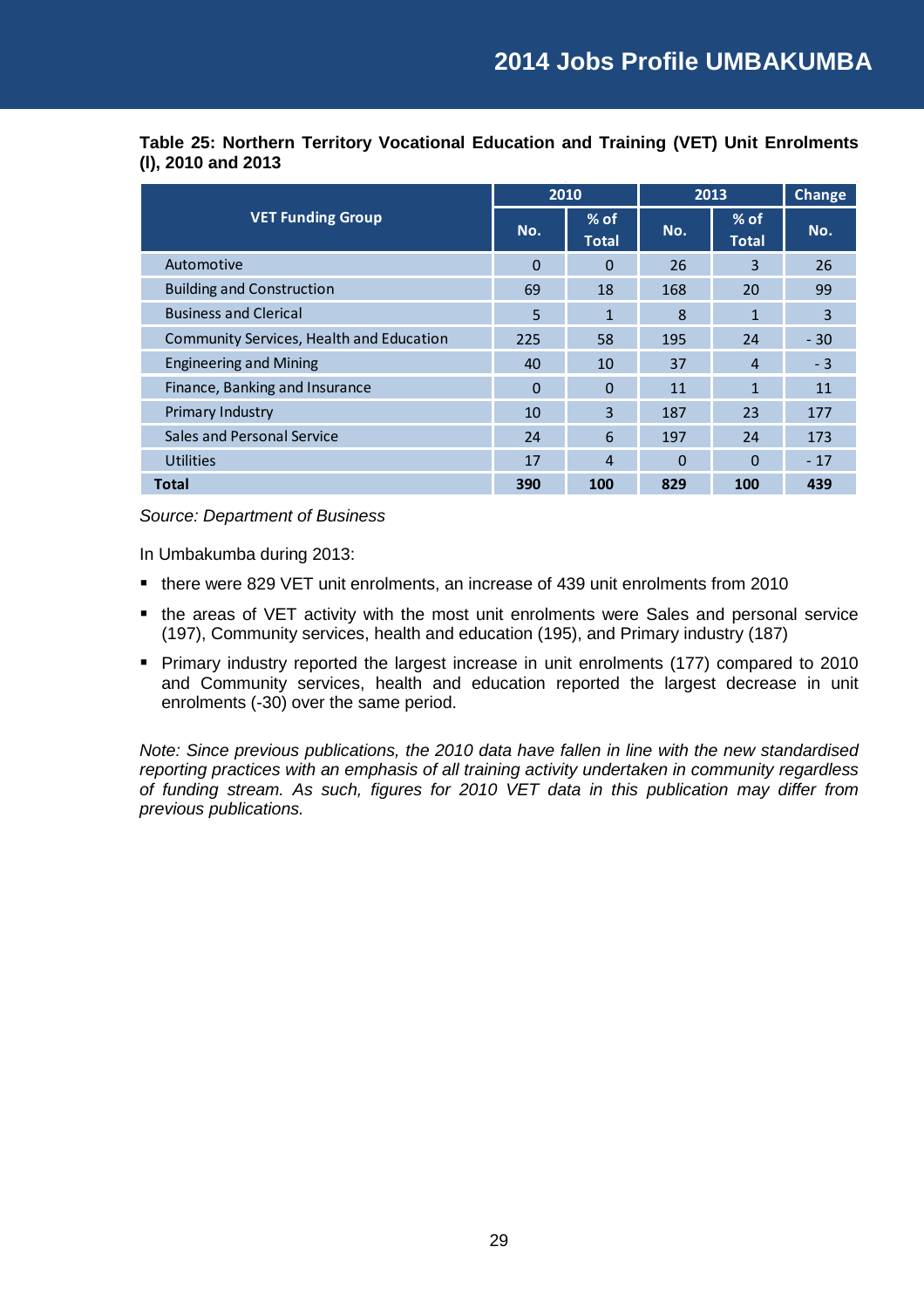#### **Table 26: Northern Territory Vocational Education and Training (VET) Nominal Hours Delivered (m), 2010 and 2013**

|                                          | 2010     |                        | 2013     | <b>Change</b>          |         |
|------------------------------------------|----------|------------------------|----------|------------------------|---------|
| <b>VET Funding Group</b>                 | No.      | $%$ of<br><b>Total</b> | No.      | $%$ of<br><b>Total</b> | No.     |
| Automotive                               | $\Omega$ | $\Omega$               | 425      | 2                      | 425     |
| <b>Building and Construction</b>         | 1421     | 12                     | 5 1 2 4  | 20                     | 3 7 0 3 |
| <b>Business and Clerical</b>             | 150      | 1                      | 310      | 1                      | 160     |
| Community Services, Health and Education | 8 1 8 7  | 69                     | 6975     | 27                     | $-1212$ |
| <b>Engineering and Mining</b>            | 930      | 8                      | 2 0 0 2  | 8                      | 1072    |
| Finance, Banking and Insurance           | $\Omega$ | 0                      | 490      | $\overline{2}$         | 490     |
| Primary Industry                         | 200      | $\overline{2}$         | 4820     | 19                     | 4620    |
| Sales and Personal Service               | 705      | 6                      | 5 3 3 0  | 21                     | 4625    |
| <b>Utilities</b>                         | 255      | $\overline{2}$         | $\Omega$ | $\Omega$               | $-255$  |
| Total                                    | 11848    | 100                    | 25 4 7 6 | 100                    | 13 628  |

#### *Source: Department of Business*

In Umbakumba during 2013:

- there were 25 476 VET nominal hours delivered, an increase of 13 628 nominal hours delivered from 2010
- **the areas of VET activity with the most nominal hours delivered were Community services,** health and education (6975), Sales and personal service (5330), and Building and construction (5124)
- **Sales and personal service reported the largest increase in nominal hours delivered (4625)** compared to 2010 and Community services, health and education reported the largest decrease in nominal hours delivered (-1212) over the same period.

*Note: Since previous publications, the 2010 data have fallen in line with the new standardised reporting practices with an emphasis of all training activity undertaken in community regardless of funding stream. As such, figures for 2010 VET data in this publication may differ from previous publications.*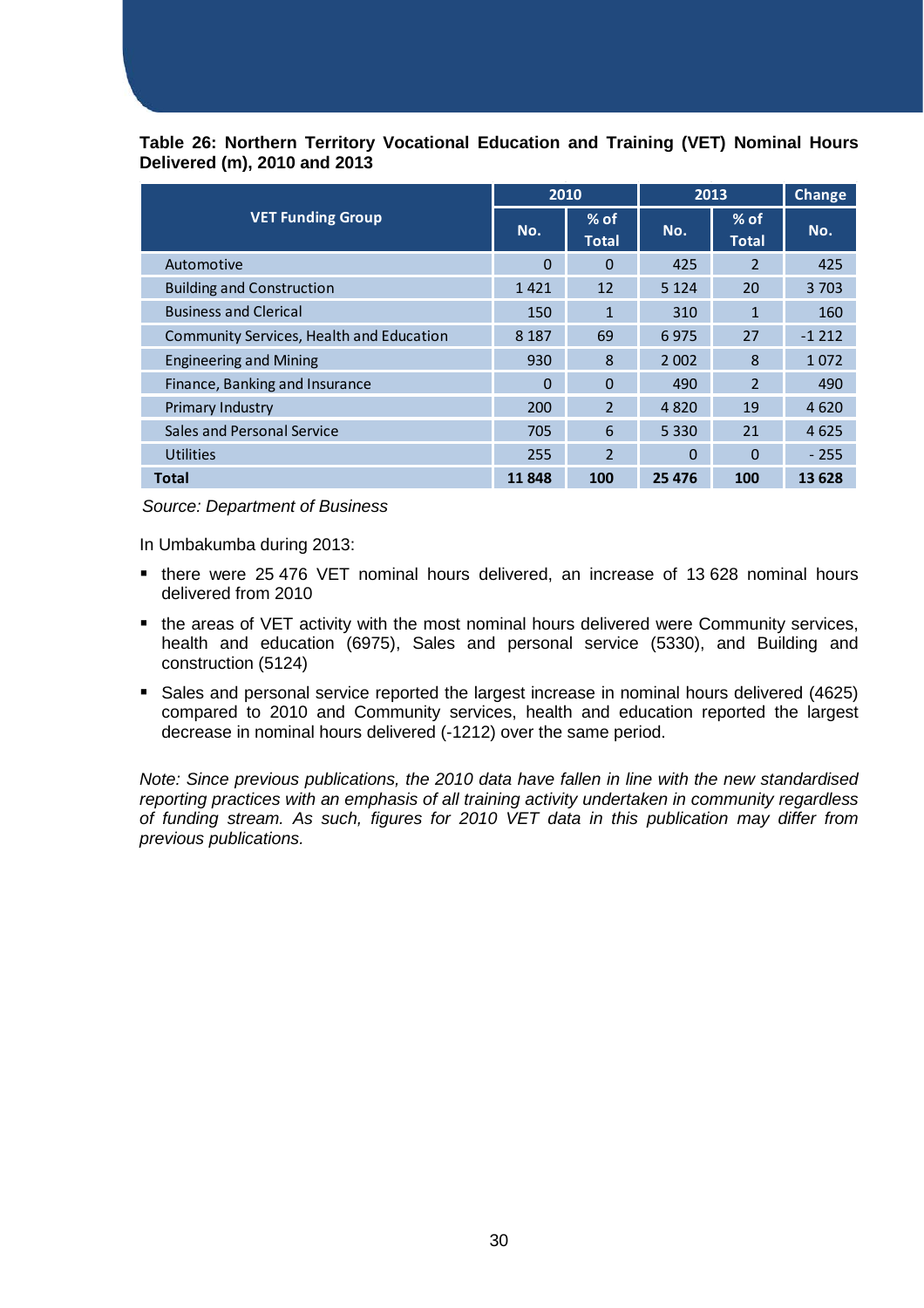|                                          | 2010     |                        | 2013     | <b>Change</b>          |       |
|------------------------------------------|----------|------------------------|----------|------------------------|-------|
| <b>VET Funding Group</b>                 | No.      | $%$ of<br><b>Total</b> | No.      | $%$ of<br><b>Total</b> | No.   |
| Automotive                               | $\Omega$ | $\Omega$               | 17       | 5                      | 17    |
| <b>Building and Construction</b>         | 29       | 11                     | 73       | 21                     | 44    |
| <b>Business and Clerical</b>             | 5        | 2                      | 7        | $\overline{2}$         | 2     |
| Community Services, Health and Education | 192      | 70                     | 97       | 28                     | - 95  |
| <b>Engineering and Mining</b>            | 2        | 1                      | 6        | $\overline{2}$         | 4     |
| Finance, Banking and Insurance           | 0        | 0                      | 6        | $\overline{2}$         | 6     |
| Primary Industry                         | 10       | $\overline{4}$         | 113      | 32                     | 103   |
| Sales and Personal Service               | 21       | 8                      | 31       | 9                      | 10    |
| <b>Utilities</b>                         | 16       | 6                      | $\Omega$ | 0                      | $-16$ |
| <b>Total</b>                             | 275      | 100                    | 350      | 100                    | 75    |

**Table 27: Northern Territory Vocational Education and Training (VET) Unit Completions (n), 2010 and 2013**

*Source: Department of Business*

In Umbakumba during 2013:

- there were 350 VET unit completions, an increase of 75 unit completions from 2010
- the areas of VET activity with the most unit completions were Primary Industry (113), Community services, health and education (97), and Building and construction (73)
- **Primary industry reported the largest increase in unit completions (103) compared to 2010** and Community services, health and education reported the largest decrease in unit completions (-95) over the same period.

*Note: Since previous publications, the 2010 data have fallen in line with the new standardised reporting practices with an emphasis of all training activity undertaken in community regardless of funding stream. As such, figures for 2010 VET data in this publication may differ from previous publications.*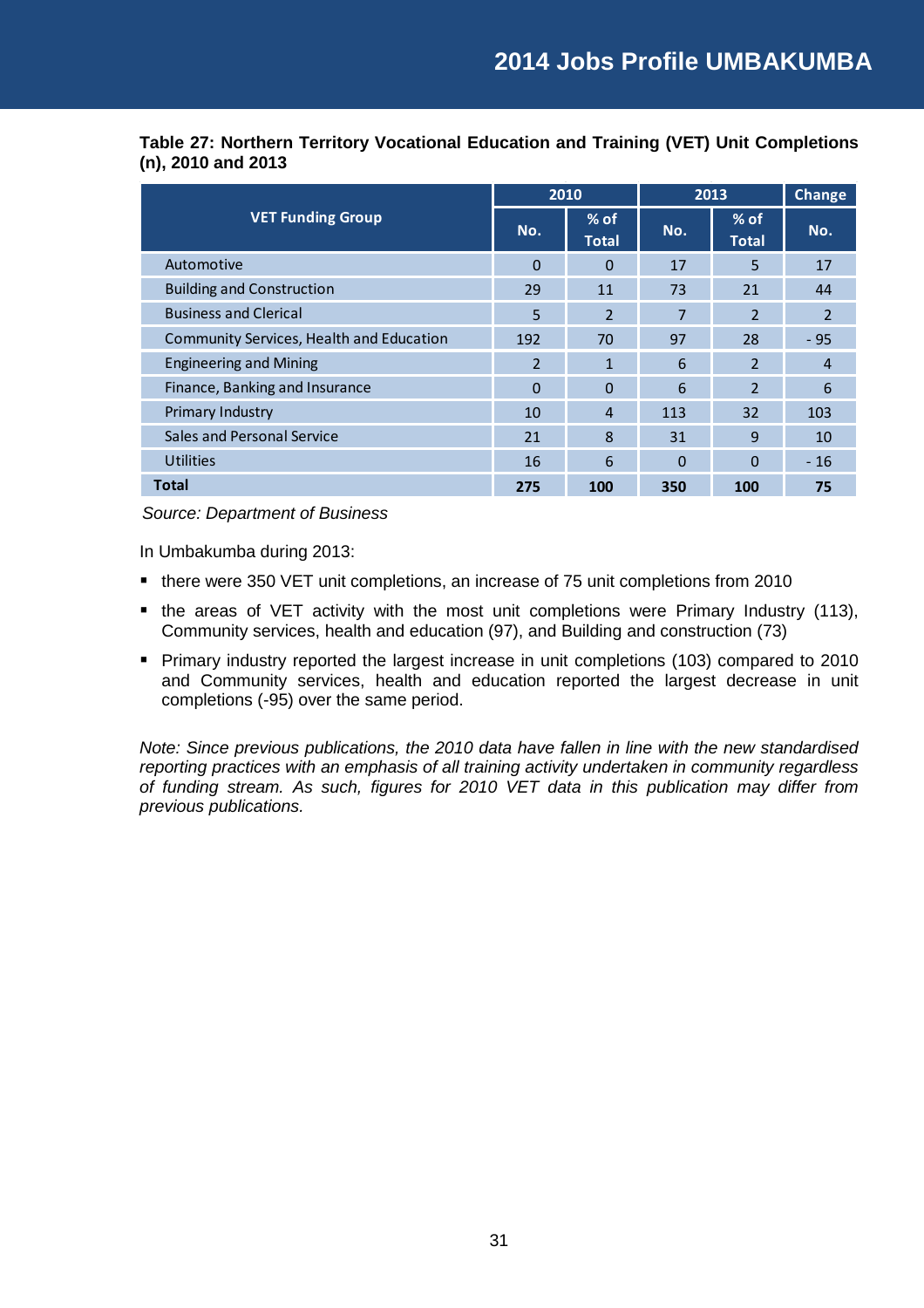## <span id="page-31-0"></span>**Remote Jobs and Communities Program (RJCP)**

|                                | <b>Umbakumba</b>  |       |  |  |  |
|--------------------------------|-------------------|-------|--|--|--|
| <b>Indicator</b>               | <b>Indigenous</b> |       |  |  |  |
|                                | No.               | %     |  |  |  |
| Age (years)                    |                   |       |  |  |  |
| 19 and under                   | $20$              | n.a.  |  |  |  |
| $20 - 24$                      | 22                | 17.2  |  |  |  |
| $25 - 44$                      | 76                | 59.4  |  |  |  |
| $45+$                          | $20$              | n.a.  |  |  |  |
| <b>Total</b>                   | 128               | 100.0 |  |  |  |
| Gender                         |                   |       |  |  |  |
| Male                           | 59                | 46.1  |  |  |  |
| Female                         | 69                | 53.9  |  |  |  |
| <b>Total</b>                   | 128               | 100.0 |  |  |  |
| <b>Employment Outcome</b>      |                   |       |  |  |  |
| 7 Weeks                        | $20$              | n.a.  |  |  |  |
| 13 Weeks                       | $20$              | n.a.  |  |  |  |
| 26 Weeks                       | $20$              | n.a.  |  |  |  |
| <b>Currently in Activities</b> | $20$              | n.a.  |  |  |  |

**Table 28: Remote Jobs and Communities Program Indigenous Job Seekers, 30 June 2014 (o)(p)(q)(r)**

*Source: Department of the Prime Minister and Cabinet*

**Chart 11: Remote Jobs and Communities Program Indigenous Job Seekers by Gender and Age Group, 30 June 2014 (o)(p)(q)(r)**



*Source: Department of the Prime Minister and Cabinet*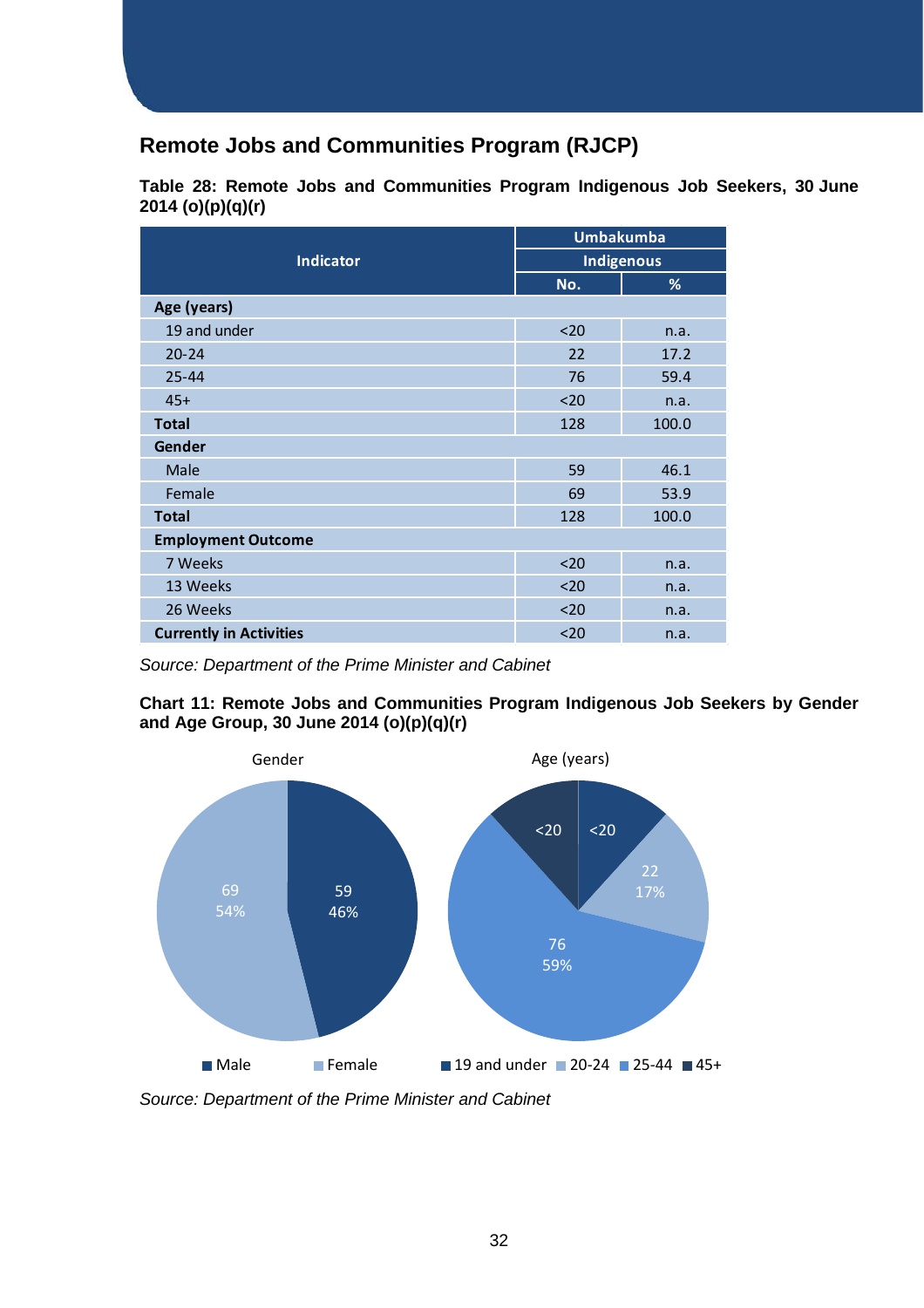As at 30 June 2014 in Umbakumba:

- there were 128 RJCP Indigenous job seeker, of these:
	- $\circ$  59 (46.1%) were male and 69 (53.9%) were female
	- o less than 20 were aged 19 years and under, 22 (17.2%) were aged 20-24 years, 76 (59.4%) were aged 25-44 years, and less than 20 were aged 45+ years
	- o less than 20 had reached the respective 7, 13 and 26 week reporting milestones
	- o less than 20 were currently in activities.

## <span id="page-32-0"></span>**Population Projections**

**Table 29: Indigenous population distribution and projected growth, Umbakumba and 15 Remote Service Delivery Towns (RSD) total, 2006-2026 (s)**

|                 | <b>Umbakumba</b> |                |      |     |                           |                 | <b>15 RSD Towns</b> |                |         |      |                           |  |
|-----------------|------------------|----------------|------|-----|---------------------------|-----------------|---------------------|----------------|---------|------|---------------------------|--|
|                 | 2006             |                | 2026 |     | 2006-2026                 |                 |                     | 2006           |         | 2026 | 2006-2026                 |  |
| Age (years)     | No.              | $\frac{9}{6}$  | No.  | %   | <b>Growth Rate</b><br>(%) | Age (years)     | No.                 | %              | No.     | %    | <b>Growth Rate</b><br>(%) |  |
| $0 - 4$         | 49               | 11             | 59   | 10  | 20                        | $0 - 4$         | 2 4 1 8             | 13             | 2 9 4 9 | 11   | 22                        |  |
| $5 - 14$        | 95               | 22             | 113  | 19  | 19                        | $5 - 14$        | 4421                | 23             | 5 4 4 0 | 20   | 23                        |  |
| 15-64           | 281              | 65             | 383  | 65  | 36                        | $15 - 64$       | 11892               | 62             | 17 245  | 64   | 45                        |  |
| $65+$           | 10               | $\overline{2}$ | 33   | 6   | 230                       | $65+$           | 459                 | $\overline{2}$ | 1 2 9 0 | 5    | 181                       |  |
| <b>Total</b>    | 435              | 100            | 588  | 100 | 35                        | <b>Total</b>    | 19 190              | 100            | 26 9 24 | 100  | 40                        |  |
| <b>Group</b>    |                  |                |      |     | <b>Group</b>              |                 |                     |                |         |      |                           |  |
| Under 20 (0-19) | 189              | 43             | 227  | 39  | 20                        | Under 20 (0-19) | 8877                | 46             | 10887   | 40   | 23                        |  |
| Youth (15-24)   | 88               | 20             | 102  | 17  | 16                        | Youth (15-24)   | 3975                | 21             | 4855    | 18   | 22                        |  |
| Mature $(50+)$  | 44               | 10             | 108  | 18  | 145                       | Mature $(50+)$  | 1837                | 10             | 4 3 4 6 | 16   | 137                       |  |

*Source: Department of Families, Housing, Community Services and Indigenous Affairs, Population Projections, May 2010*

- In 2006, there were an estimated 435 Indigenous persons in Umbakumba, 2.3% of the total Indigenous population in the 15 RSD towns.
- By 2026, the total Indigenous population in Umbakumba is projected to grow by an average of 1.5% each year to 588 persons and represent 2.2% of the total Indigenous population in the 15 RSD towns.

*The RSD towns are Angurugu, Galiwin'ku, Gapwiyak, Gunbalanya, Lajamanu, Maningrida, Milingimbi, Ngukurr, Ntaria (Hermannsburg), Numbulwar, Umbakumba, Wadeye, Wurrumiyanga (Nguiu), Yirrkala, and Yuendumu.*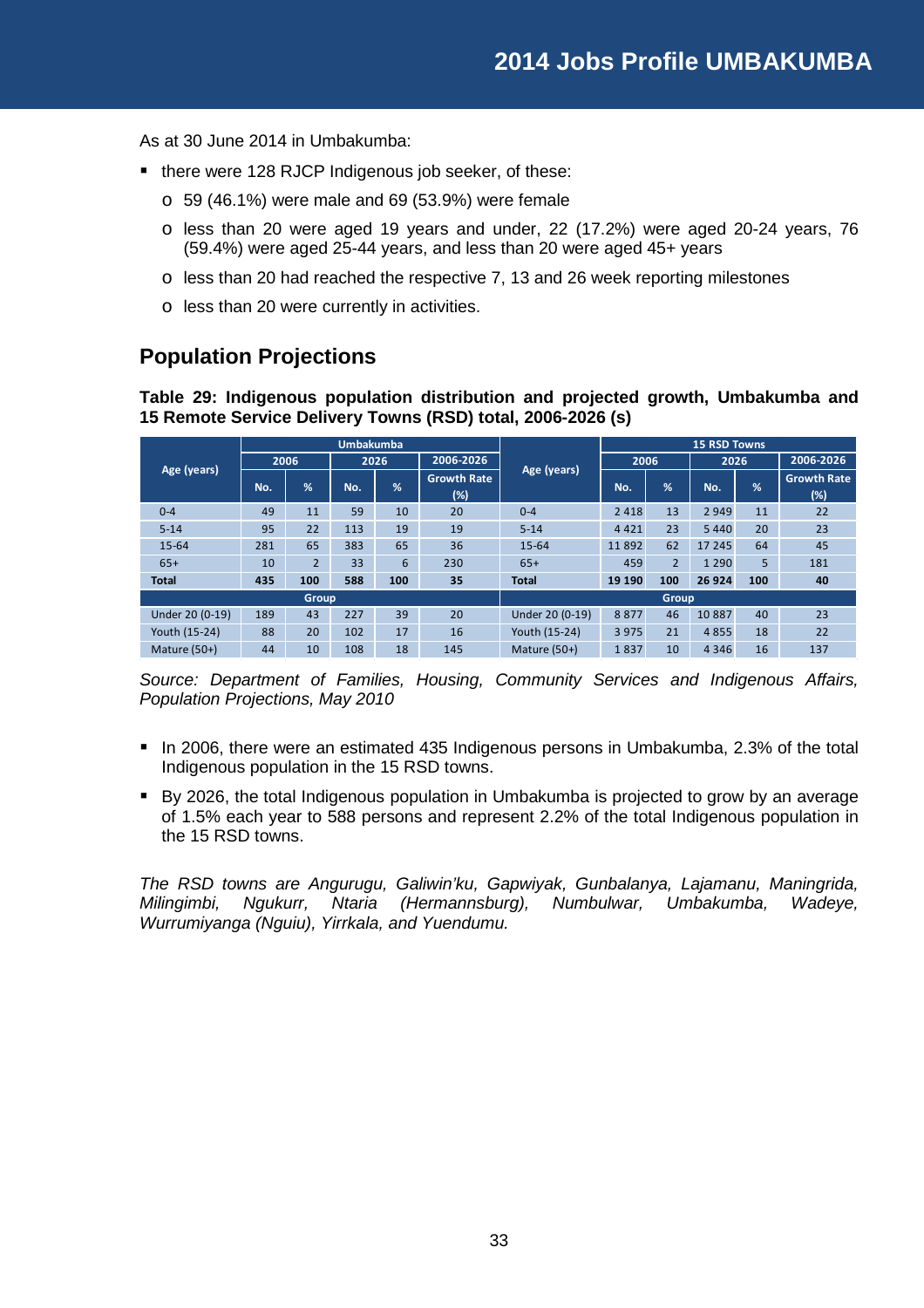#### <span id="page-33-0"></span>**Businesses**

| Table 30: Businesses in the community by sector (d)(t) |  |
|--------------------------------------------------------|--|
|                                                        |  |

| <b>Business Name</b>                                                                    | <b>Sector</b> | <b>Reported</b><br>on in 2011? on in 2014? | Reported   |
|-----------------------------------------------------------------------------------------|---------------|--------------------------------------------|------------|
| AA Electrical Pty Ltd                                                                   | Private       | <b>Yes</b>                                 | No.        |
| AA Essential Services                                                                   | Private       | N <sub>o</sub>                             | <b>Yes</b> |
| Aminjarrinja Enterprises                                                                | Private       | <b>Yes</b>                                 | No.        |
| Department of Education                                                                 | Public        | <b>Yes</b>                                 | <b>Yes</b> |
| Department of Families, Housing, Community Services and Indigenous<br>Affairs (FaHCSIA) | Public        | <b>Yes</b>                                 | No.        |
| Department of Health                                                                    | Public        | <b>Yes</b>                                 | <b>Yes</b> |
| East Arnhem Regional Council                                                            | Public        | <b>Yes</b>                                 | <b>Yes</b> |
| The Arnhem Land Progress Aboriginal Corporation (ALPA)                                  | Private       | Yes                                        | Yes        |

*Source: Department of Business*

- there were 5 businesses reported on, of which:
	- o 3 businesses were from the public sector (60%)
	- o 2 businesses were from the private sector (40%)
- 3 businesses were reported on in 2011 but not in 2014 as they were not identified as operating in the town in 2014. The businesses were: AA Electrical Pty Ltd; Aminjarrinja Enterprises; and Department of Families, Housing, Community Services and Indigenous Affairs (FaHCSIA)
- there were 3 businesses identified that did not participate: Daucon Constructions; GEBIE Civil and Construction Pty Ltd; and Aminjarrinja Enterprises.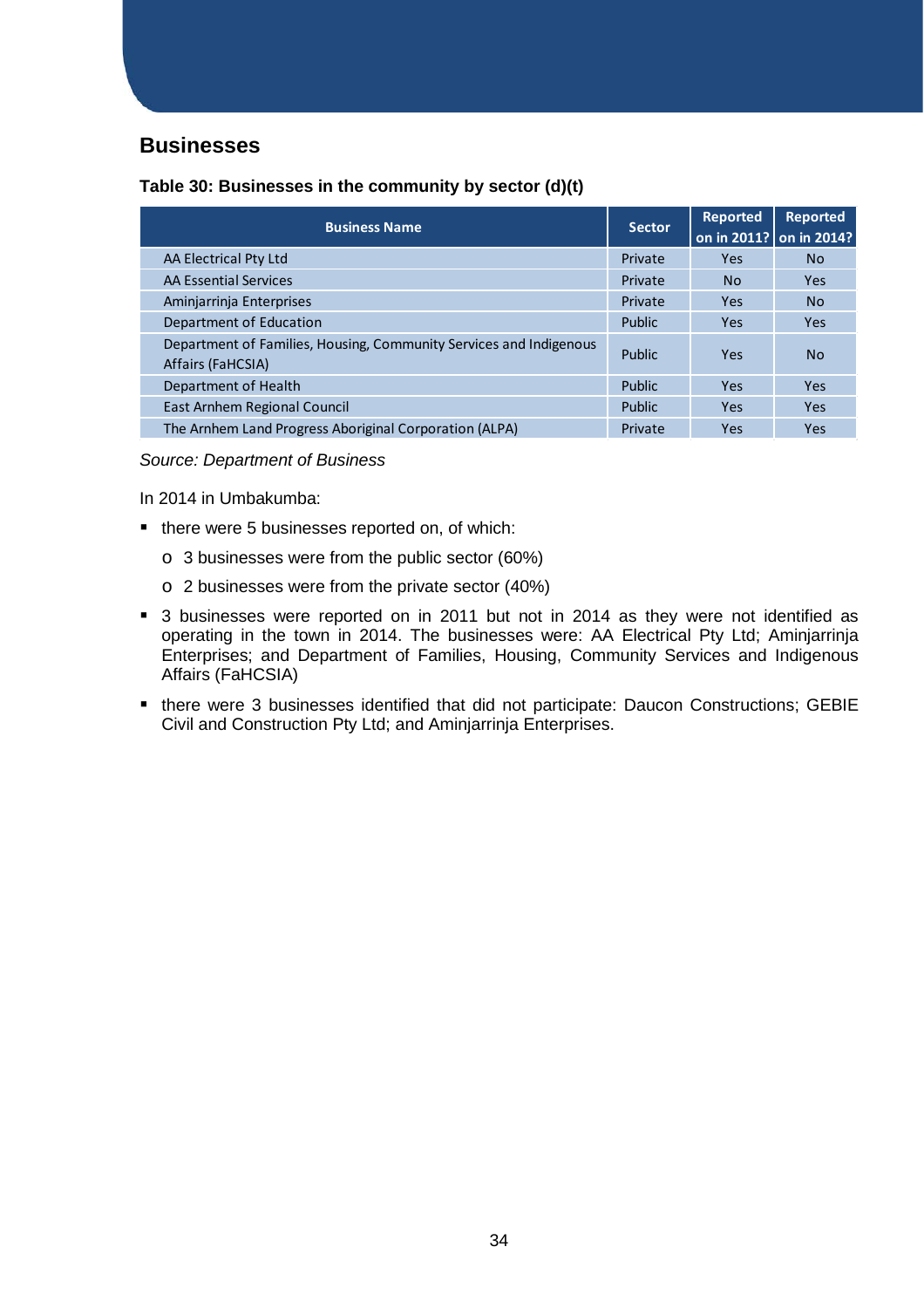#### **Notes**

- <span id="page-34-0"></span>(a) These counts represent numbers of filled jobs and not numbers of persons. As such the totals represent the total number of filled jobs, not the total number of employees. This count is not directly comparable to the total number of employed persons as a person may have several jobs or one job may be shared by more than one person.
- (b) Full-time is defined as a job usually requiring 35 hours or more per week or that required 35 hours or more work during the reference week. Part-time is defined as a job usually requiring less than 35 hours per week or that required less than 35 hours work during the reference week. The reference week refers to the period that respondents were asked to provide information about. In most instances it would be the week prior to the week the questionnaire was completed. Questionnaires were predominantly conducted in June and July 2014.
- (c) Care needs to be taken when analysing the counts of filled jobs by the Indigenous status of persons in the jobs. The Indigenous status of the person employed in a job was reported by the business representative completing the questionnaire.
- (d) Sector was classified using the Standard Economic Sector of Classifications of Australia (SESCA), 2008.
- (e) Job permanency is classified according to what the business believes the level of job permanency is based on guidelines provided by data collectors. Those guidelines state a permanent job has paid annual and/or sick leave entitlements while a temporary job includes casual and fixed-term contract jobs.
- (f) Classified according to the Australian and New Zealand Standard Classification of Occupations (ANZSCO), 2006, major occupation level.
- (g) Other occupations include jobs where occupation was not stated, not known or inadequately described.
- (h) Classified using the Australian and New Zealand Standard Industrial Classification (ANZSIC), 2006, division level.
- (i) Care needs to be taken when analysing the counts of filled jobs by the gender of persons in the jobs. The gender of the person employed in a job is reported by the business representative completing the questionnaire.
- (j) Care needs to be taken when analysing the counts of filled jobs by the age of persons in the jobs. The age of the person employed in a job is reported by the business representative completing the questionnaire.
- (k) Students represent the number of individual clients that enrolled in a Vocational Education and Training unit during the calendar year.
- Unit enrolments represent the count of individual units that students enrolled in during the calendar year.
- (m) Nominal hours delivered is the sum of the nominal hours of the units commenced during the calendar year regardless of when the course enrolment commenced.
- (n) Unit completions are the count of all successfully completed units reported in the calendar year regardless of the year of commencement of the units.
- (o) The Remote Jobs and Communities Program (RJCP) commenced on 1 July 2013, replacing Job Services Australia, Community Development Employment Projects (CDEP), Indigenous Employment Program and Disability Employment Services in 60 remote regions across Australia.
- (p) An RJCP job seeker is a person living in an RJCP Region who has been referred to Employment Services by Centrelink (Department of Human Services), or who has directly registered with an RJCP Provider as a community volunteer.
- (q) Employment outcomes are those claimed by RJCP Providers for assisting RJCP job seekers to achieve employment lasting 7, 13 or 26 weeks.
- (r) Examples of job seeker activities include: cultural activities, mentoring, voluntary work, unpaid work experience placement, self-employment, education and training, employment or training programs, part time or casual paid employment and other programs or activities.
- (s) Estimated Indigenous population distribution and projected population growth for Remote Service Delivery (RSD) towns between 2006 and 2026 were provided by the then Department of Families, Housing, Community Services and Indigenous Affairs. These estimated Indigenous population data cover the community and associated outstations. Caution should be exercised when using these figures as they reflect the Indigenous population only and not the total population, covering the service population and not the population based on usual place of residence for the corresponding town.
- (t) A 'business' has been defined as any organisation that has undertaken productive activities in the last year, including companies, non-profit organisations, government departments and enterprises operating within the designated remote geography (town), and has one or more employees in paid employment and an Australian Business Number (ABN).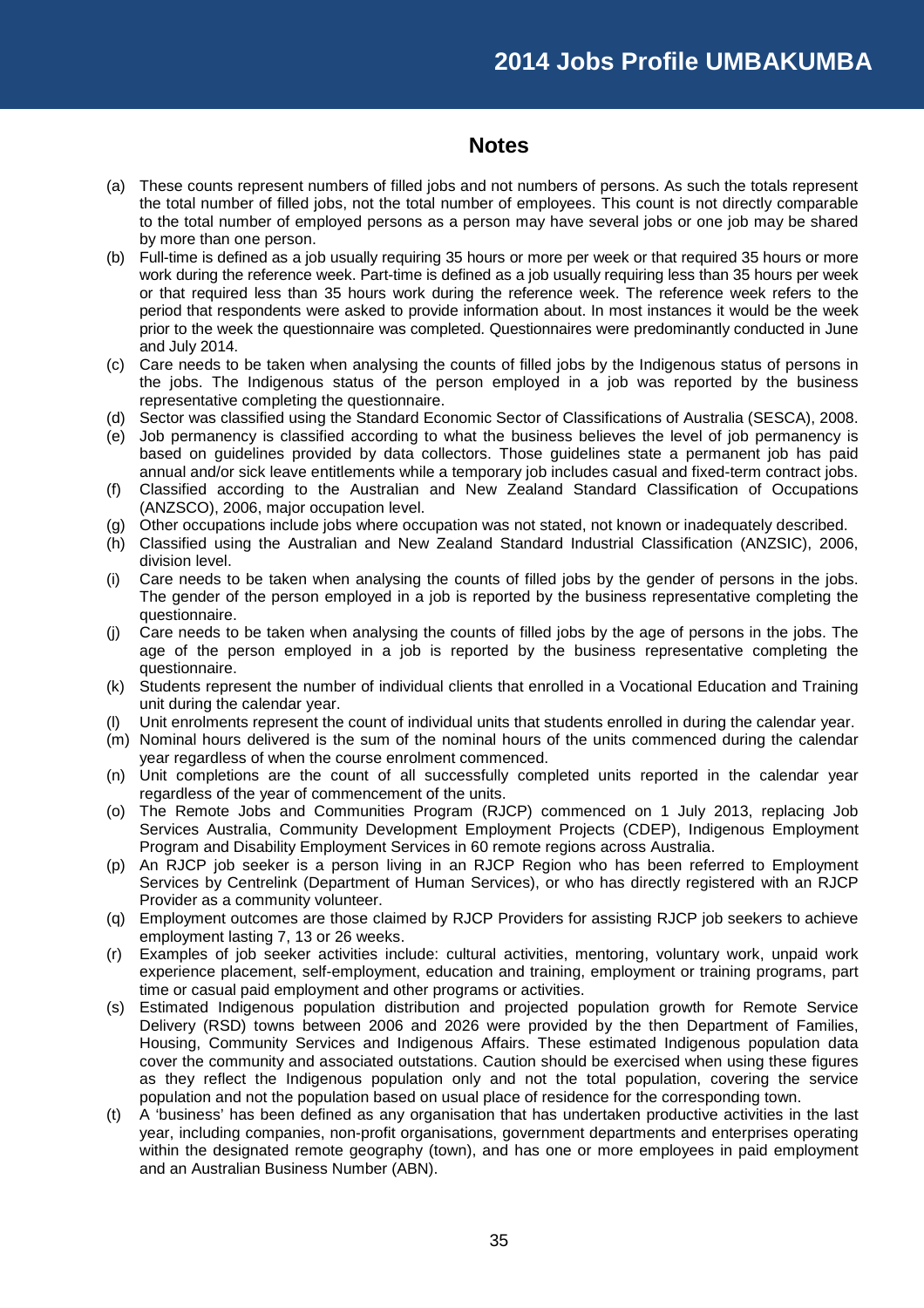## <span id="page-35-0"></span>**Abbreviations and Acronyms**

| <b>ANZSCO</b> | Australian and New Zealand Standard Classification of Occupations |
|---------------|-------------------------------------------------------------------|
| <b>ANZSIC</b> | Australian and New Zealand Standard Industrial Classification     |
| d.n.p         | Did not participate                                               |
| <b>ICT</b>    | Information and communications technology                         |
| <b>MRT</b>    | Major Remote Town                                                 |
| n.a.          | Not available                                                     |
| No.           | Number                                                            |
| Perm          | Permanent                                                         |
| ppt           | Percentage point                                                  |
| <b>RJCP</b>   | Remote Jobs and Communities Program                               |
| <b>RSD</b>    | <b>Remote Service Delivery</b>                                    |
| Temp          | Temporary                                                         |
| <b>VET</b>    | <b>Vocational Education and Training</b>                          |